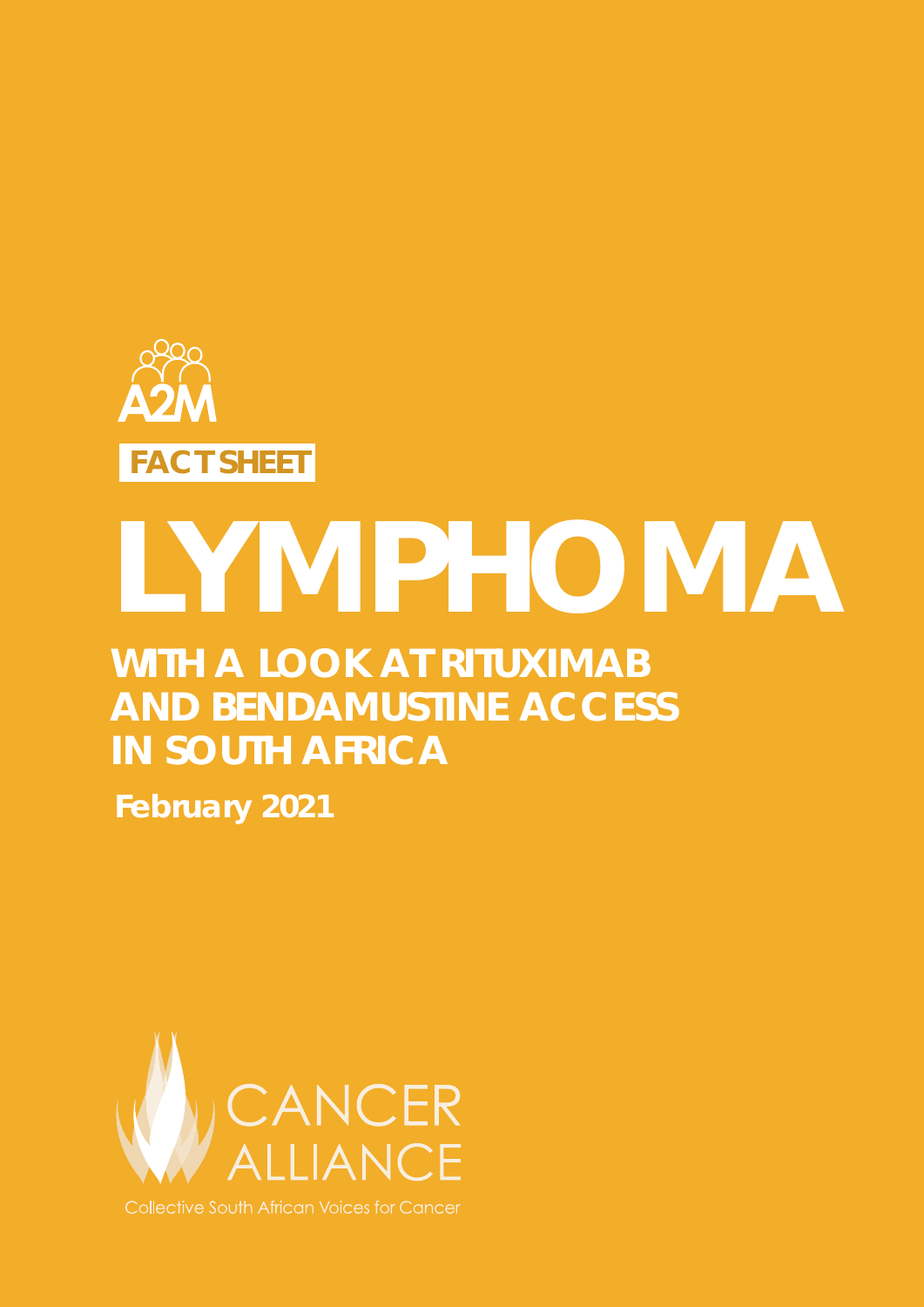## **CONTENTS**

### **LYMPHOMA**

### **RITUXIMAB & BENDAMUSTINE ACCESS**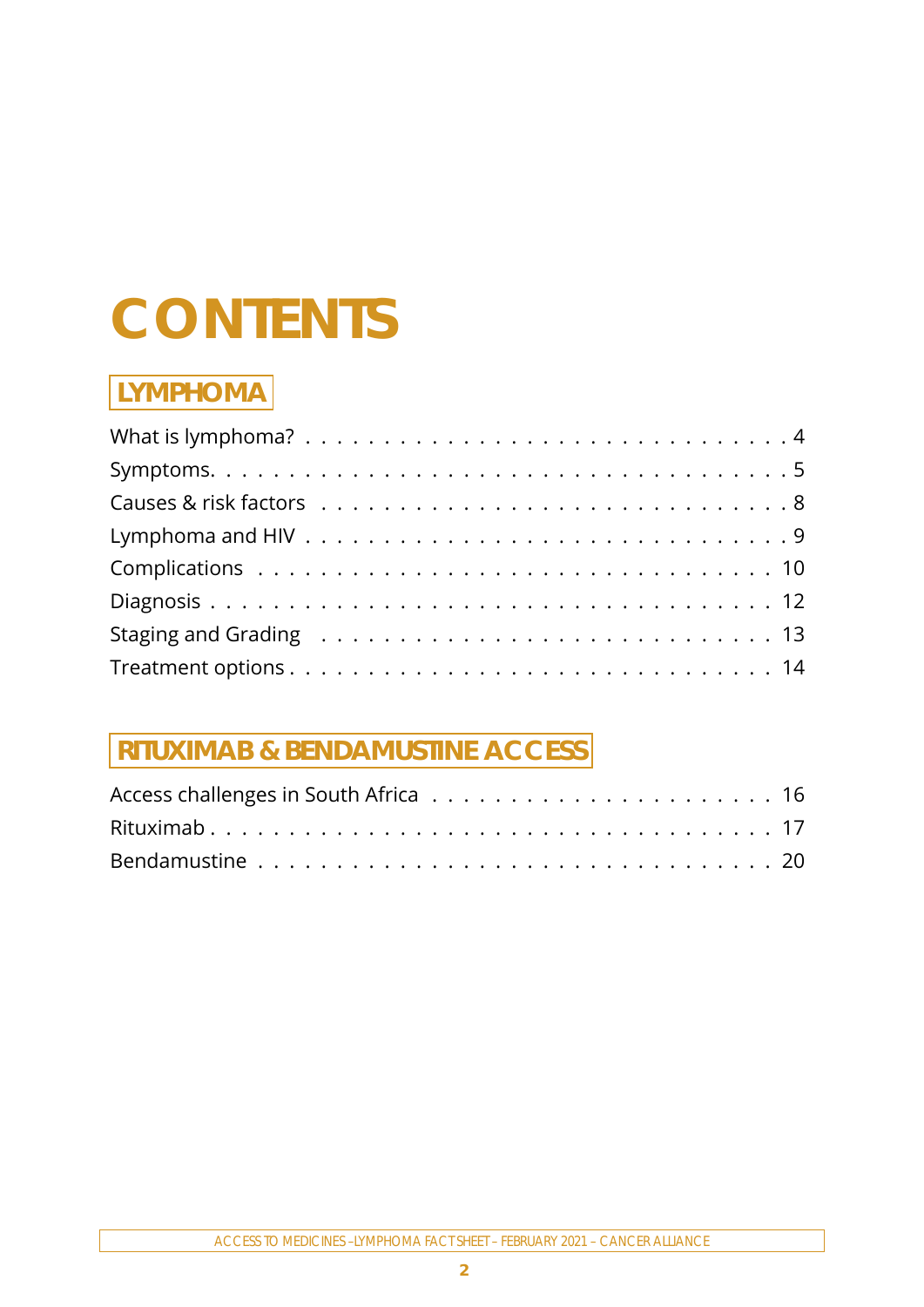

Lymphoma is a growing problem across the globe and is consistently in the top ten most common cancers. It is however also a curable disease.

In sub-Saharan Africa the increase incidence is associated with the high HIV incidence in the region, the outcomes of lymphoma is however affected by factors such as a possible TB diagnoses coupled with HIV, lack of diagnostic pathways, poor access to treatments at treatment centres that specialise in haematological cancers. Treatment outcomes are in many cases poorer than what it would be in regions that have better access to resources.

The high incidence of HIV in South Africa (7.52 million people) also makes its citizens more vulnerable to lymphoma. According to the World Health Organisation, South Africa in 2018 reported non-Hodgkin lymphoma represented 3.5% of all cancers and Hodgkin lymphoma 0.42% of all cancers. The National Cancer Registry data is however underreported.

Delayed diagnosis due to gaps in knowledge and inefficient diagnostic methods contribute to preventable suffering and even deaths in patients presenting with lymphoma. The good news is that lymphoma is a very treatable cancer and in the majority of aggressive lymphomas can be cured.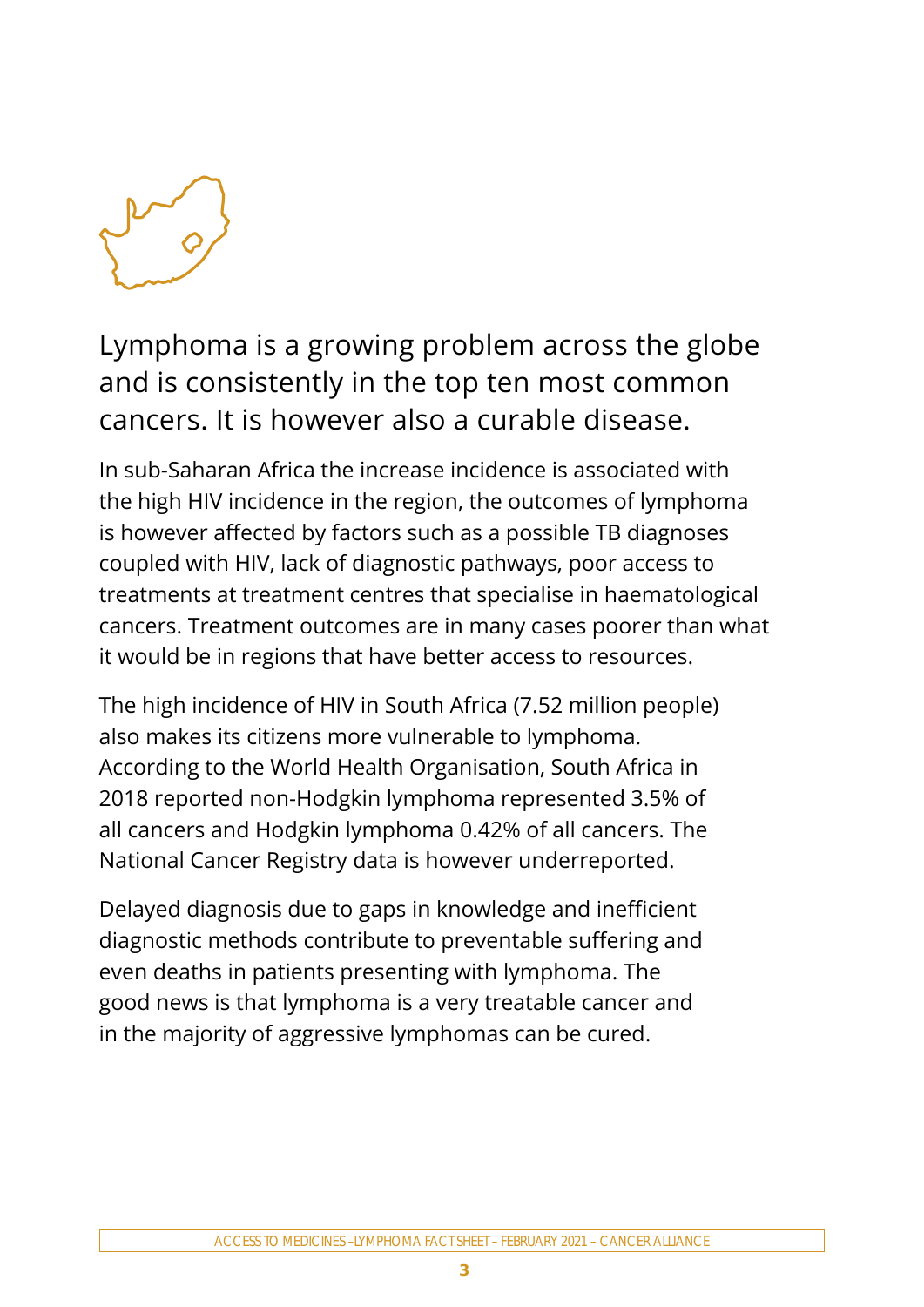# <span id="page-3-0"></span>**WHAT IS LYMPHOMA?**

Lymphoma is a cancer that arises from the lymphatic system in the body. The lymphatic system consist of about 600 lymph nodes (or glands) and a vast network of vessels that – very much like the vascular system – circulates a fluid throughout the whole body. This fluid is rich in infection-fighting white blood cells, which are the army of the immune system.

Lymphoma is cancer of a lymph node. There are two main types of lymphoma: non-Hodgkin lymphoma and Hodgkin lymphoma. Enlarged lymph nodes (lymph node swelling, also called 'lymphadenopathy') is the most common symptom in patients with lymphoma – and could be an indication that cancer cells are present. But lymph node swelling also happens for other reasons, most commonly infection at the site that the lymph node drains.

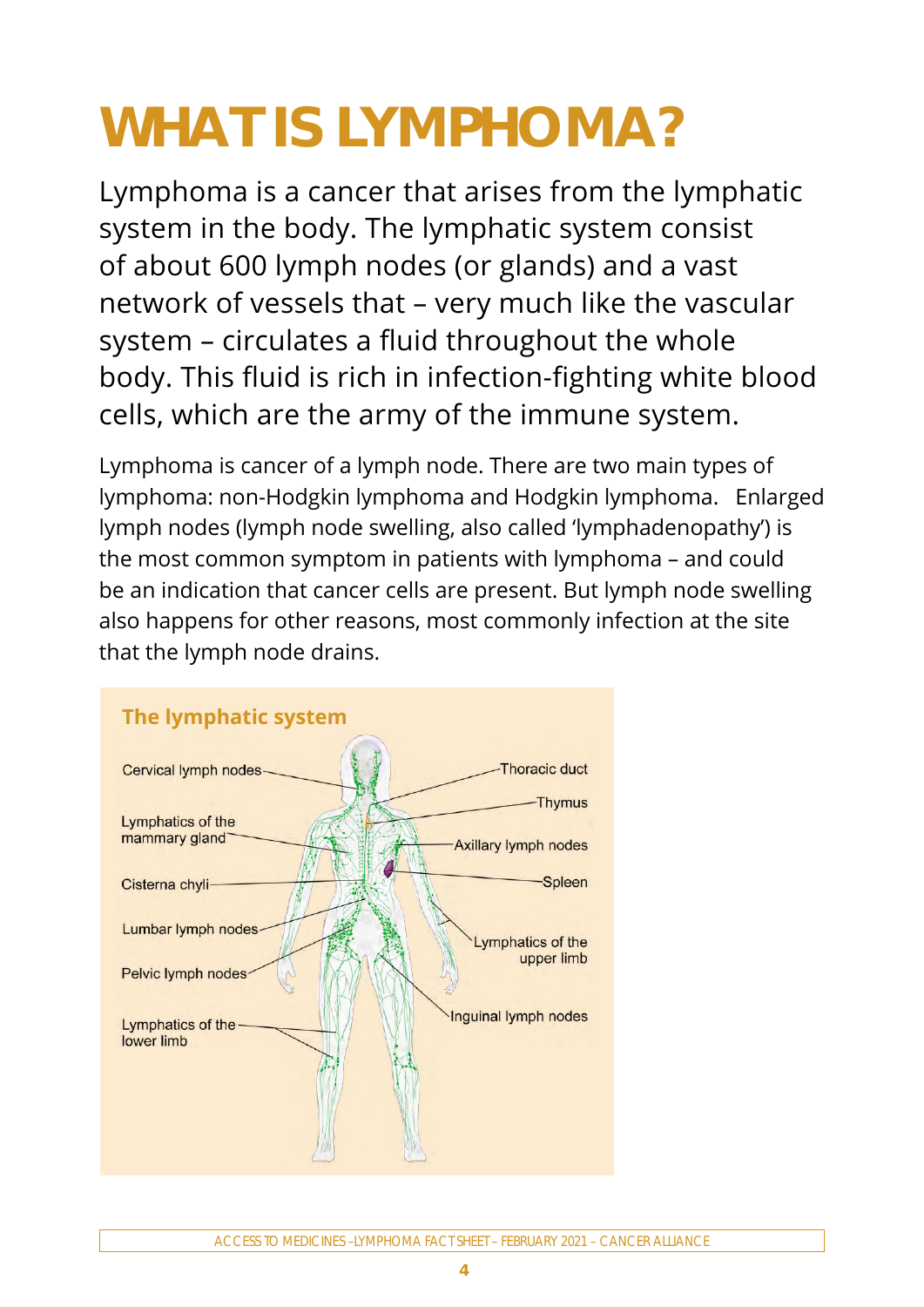# <span id="page-4-0"></span> $\mathbf O$  (

## **SYMPTOMS**

These are the most common symptoms that might indicate lymphoma:

- Swollen lymph glands/nodes in the neck, armpits, around the elbow or in the groin.
- Extreme and unexplained weight loss.
- Fever.
- Night sweats.
- Persistent fatigue.
- Shortness of breath.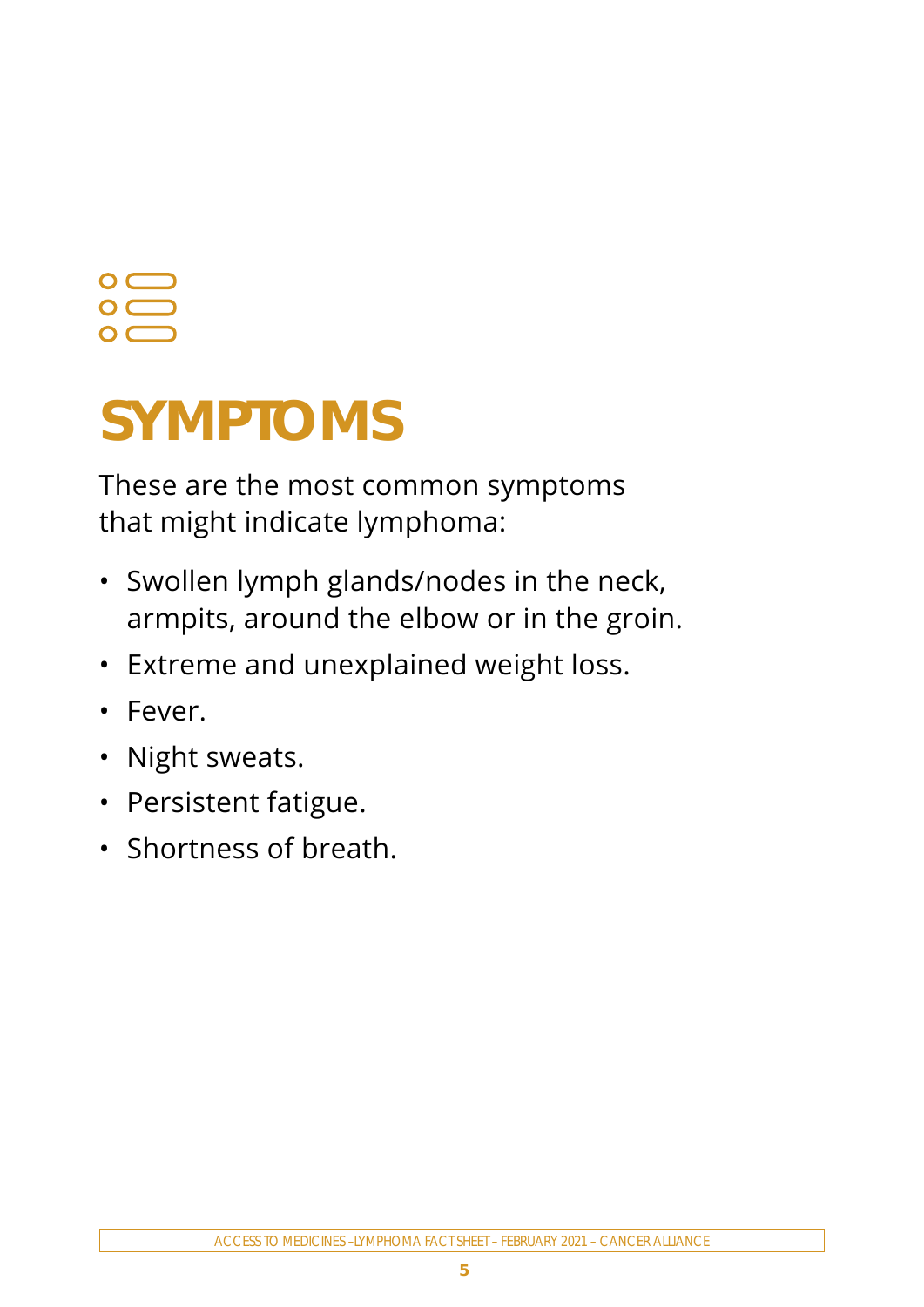**The presentation of lymphoma symptoms may be non-specific (meaning that these symptoms overlap with many other diseases) or be related directly or indirectly to lymph nodes or other lymphoid tissues.** 

### **NON-SPECIFIC FEATURES**

- 1. Unexplained or unintentional **weight loss**, which is significant if it accounts for more than 10% of body weight in the preceding six months,
- 2. Unexplained **fever** (a temperature above 38°C) in the preceding two to four weeks.
- 3. Unexplained, drenching **night sweats** in the past 2 to 4 weeks.
- 4. Pruritus or **itching** of the body. Lymphoma is one of the many conditions that can present with severe pruritus. Pruritus is a feature that is more commonly seen in Hodgkin lymphoma and T-cell NHL.

### **NODAL DISEASE (IN THE LYMPH NODES)**

**Swollen lymph nodes (lymphadenopathy) – which can happen in just one area of the body or in more than one – is the clinical hallmark of the disease. These swollen lymph nodes are typically painless, mobile, have a firm to rubbery consistency, and are usually larger than 1cm in diameter.** 

The lymphadenopathy may present as a mass or lump and be evident in areas such as the neck, the armpits, the elbow and the groin. It may also be evident in areas such as the back of the throat, the chest cavity, abdominal area, gonads (testes or ovaries). Sometimes the symptoms caused by the lymph node are from a compression of normal structures around the lymph node.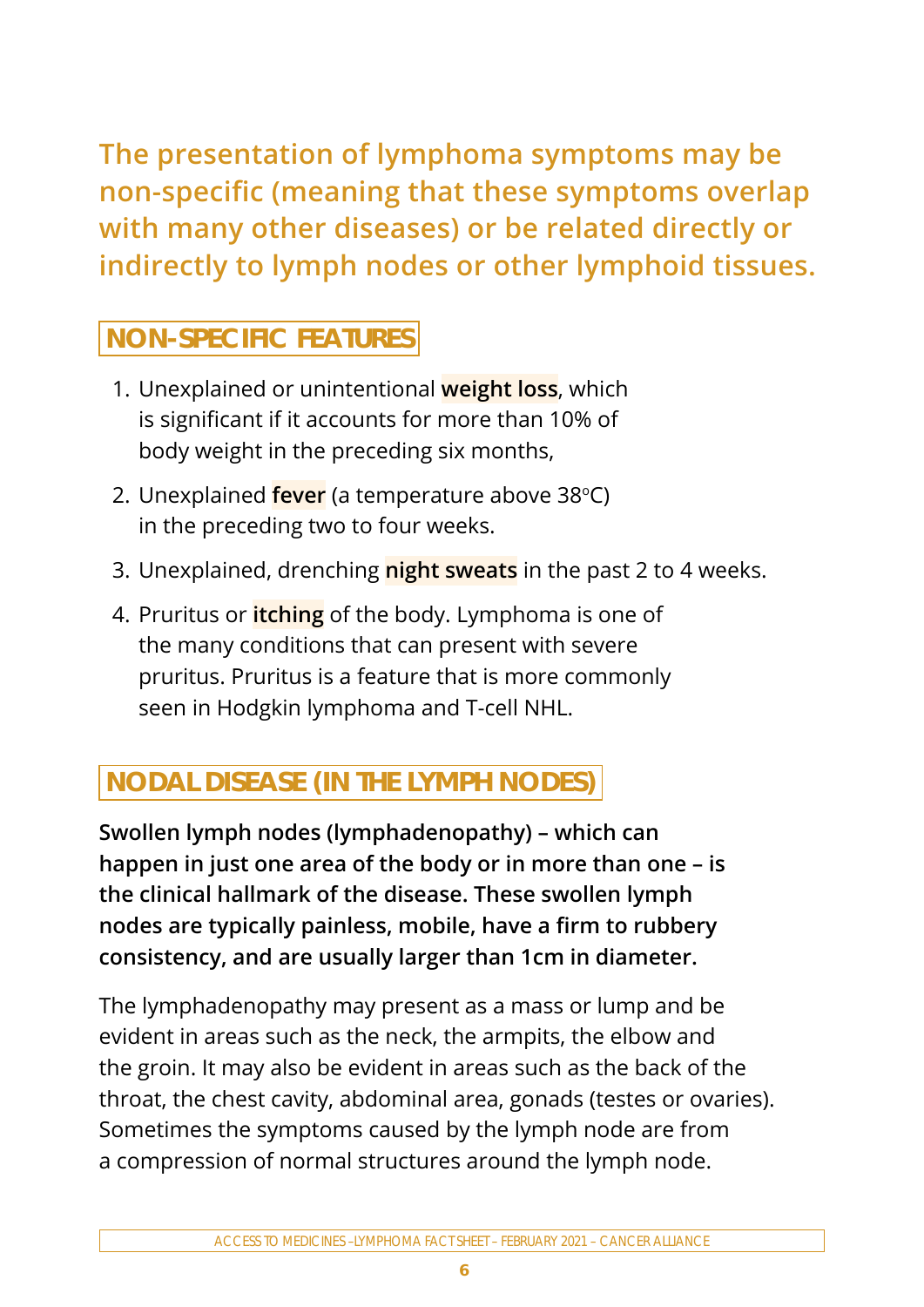### **EXTRANODAL DISEASE (OUTSIDE THE LYMPH NODES)**

**Hodgkin lymphoma usually presents with disease inside the lymph nodes – with more than 70% of individuals having lymphoma in the neck area.** 

In contrast, 30-40% of patients with the more common non-Hodgkin type of lymphoma initially present with extranodal disease – which means the disease is somewhere other than the lymph nodes. These areas include the gastrointestinal tract, the skin and the central nervous system. However, any extranodal site can potentially be involved by lymphoma including the pleural, pericardial and peritoneal cavities, gonadal tissue, breasts and bones. Extranodal disease occurs in 70-80% of HIV positive people with non-Hodgkin lymphoma.

### **PARANEOPLASTIC OR NON-METASTATIC MANIFESTATIONS**

**Lymphoma can also present with unusual manifestations (in the skin or central nervous system for example) but without radiological or histological evidence of lymphoma in the involved site.** 

This is known as paraneoplastic or non-metastatic disease, as the disease involvement is related to the lymphoma by virtue of the fact that it may improve and respond to the lymphoma treatment, despite there being no anatomical evidence of lymphoma in the involved site.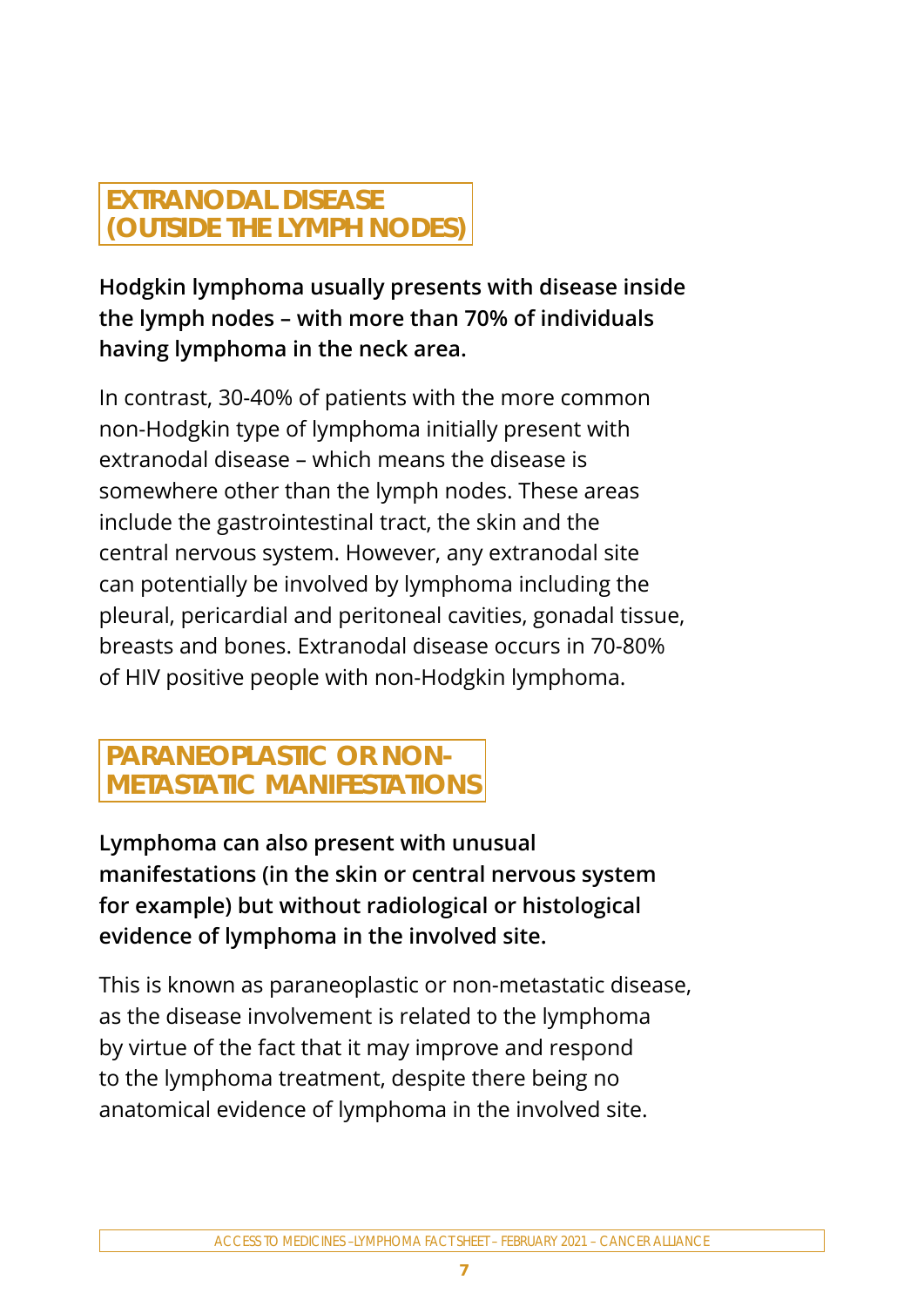<span id="page-7-0"></span>

# **CAUSES & RISK FACTORS**

There is no one underlying cause for lymphoma, but there are clear risk factors:

- 1. **Immunosuppression or Immunodeficiency,** the most common cause of immune deficiency in our setting is HIV, and the risk of lymphoma is at least 10-fold higher in people living with HIV. Immune deficiency can be from other rarer conditions, such as immunosuppressive drugs for the treatment of cancer, autoimmune diseases or in organ transplant patients and very rarely from congenital causes.
- 2. In some cases an **abnormal immune system response** to viral infections such as Epstein Barr virus (EBV) are thought to play a role in developing lymphoma, but most people exposed to EBV never develop lymphoma.
- 3. **Chemicals and radiation** even though there has been no causative link to the development of lymphoma from commonly used herbicides or pesticides, there may be an association with high dose radiation and certain medications that affect the body's DNA repair mechanisms.

These risk factors vary in different populations and may be inherited (congenital) or acquired.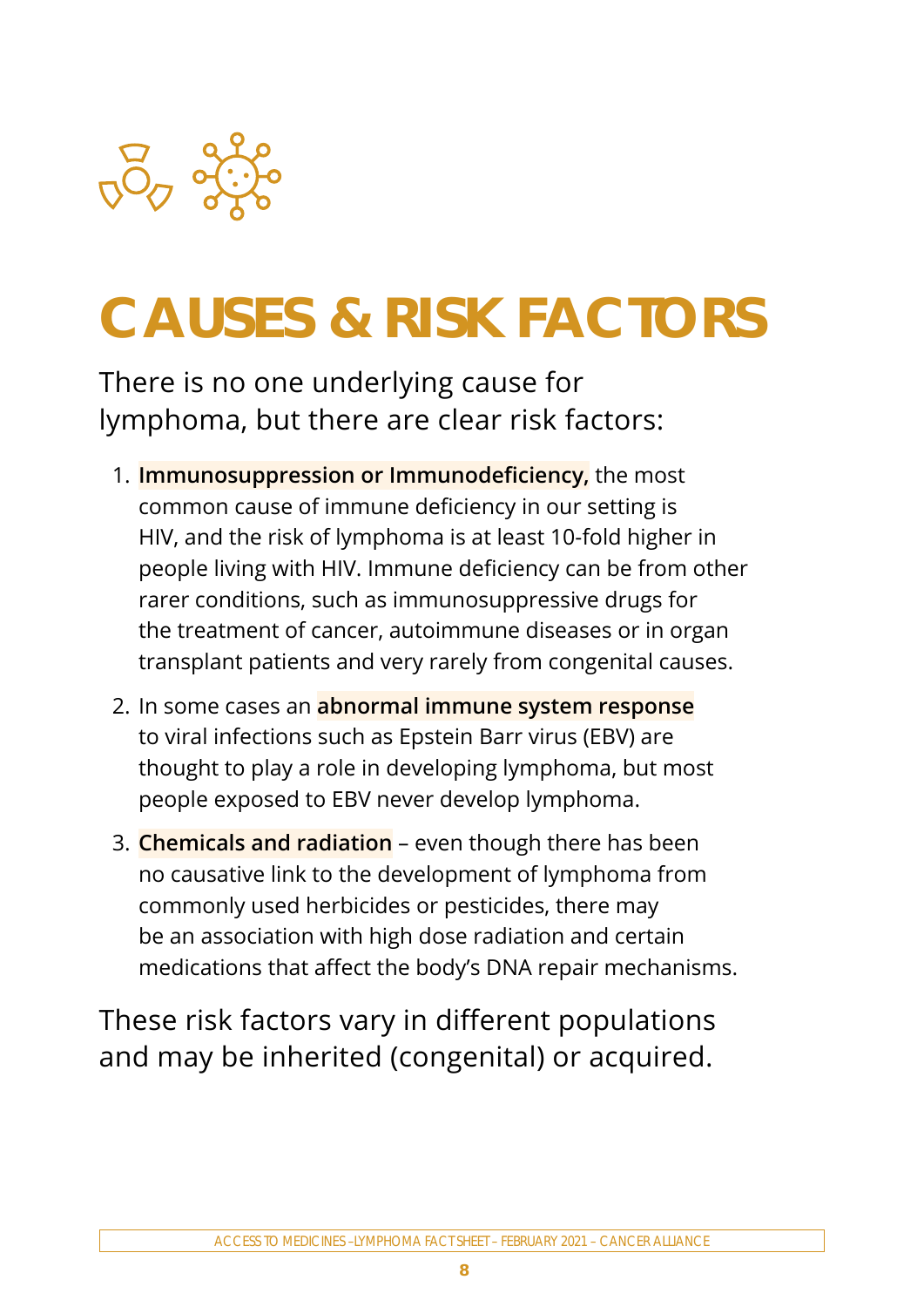<span id="page-8-0"></span>

# **LYMPHOMA AND HIV**

The human immunodeficiency virus (HIV) causes immunodeficiency – which in turn increases the risk of infections and cancer, including lymphoma. HIV may have more direct mechanisms that also contribute to the risk of lymphoma but these have yet to be proven. In South Africa, more than 60% of public sector patients with lymphoma are HIV positive.

High-grade (fast-growing), B-cell non-Hodgkin lymphoma is one of several AIDS-defining illnesses – meaning that it is an indicator that a person living with HIV has developed what is known as advanced HIV disease, or AIDS. In the era of highly active antiretroviral therapy there has been a decrease in the risk of lymphoma, but **lymphoma is still roughly 10 times more likely to develop in someone living with HIV**.

The risk is increased for both Hodgkin and non-Hodgkin lymphoma. Patients with HIV and lymphoma are also at a high risk of being misdiagnosed with TB – in order words the patient may first be told incorrectly that they have TB and only later the diagnosis of lymphoma is made. This happens because many of the symptoms of TB are simlar to that of lymphoma (including swollen lymph nodes), and TB is also far more common than lymphoma in people living with HIV.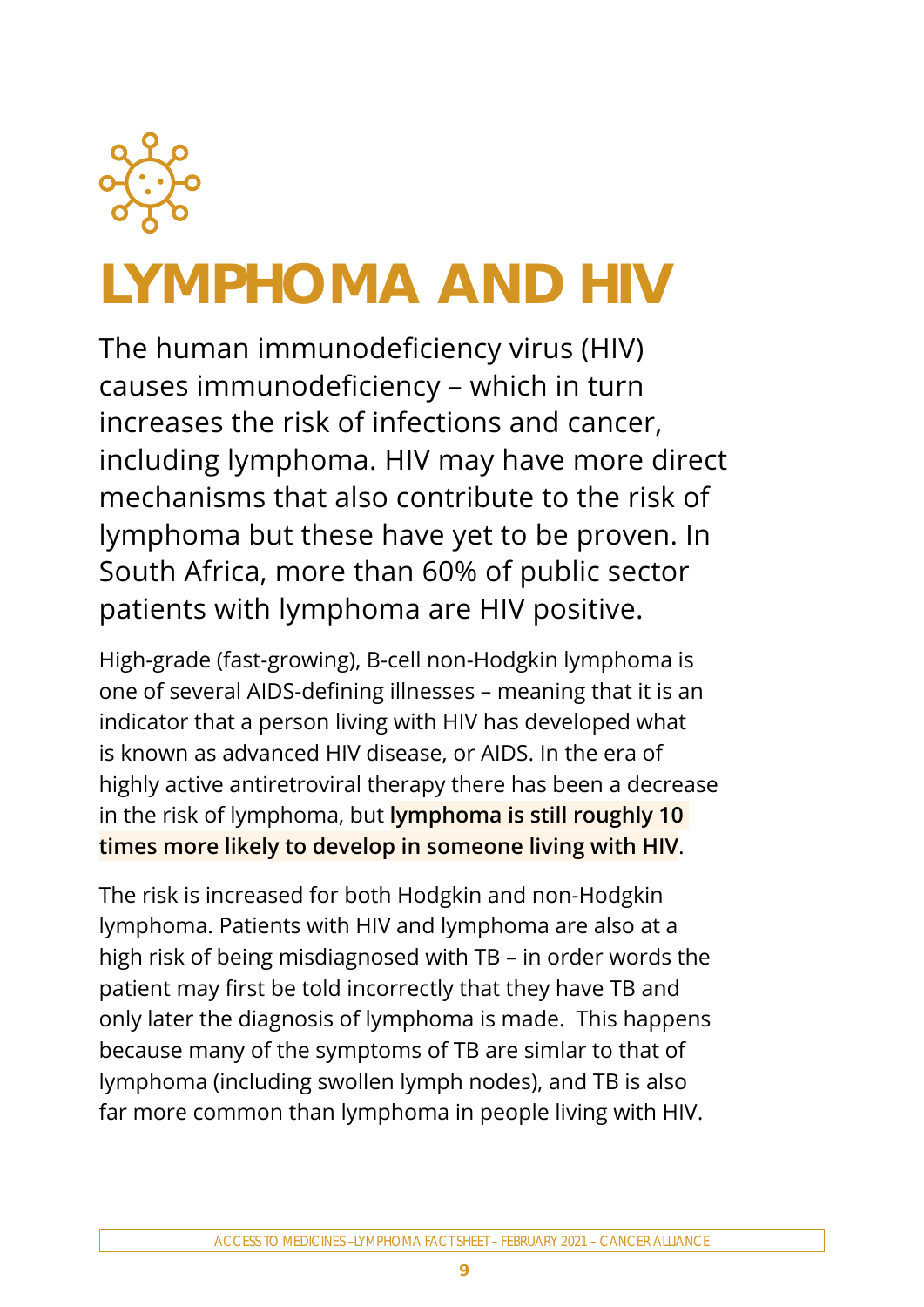<span id="page-9-0"></span>

# **COMPLICATIONS**

Apart from the complications directly related to lymphoma, some may also result from comorbidities such as HIV and tuberculosis or the treatment of these. Here are some of the overall complications people with lymphoma experience:

### **SHORT TERM COMPLICATIONS**

- **· Gastrointestinal** inflammation and/or ulceration of the mucous membranes along the digestive track, nausea, vomiting, indigestion, gastritis, ulcers, weight gain, weight loss, nutritional abnormalities.
- **· Bone marrow suppression** anaemia, bleeding, infection. An increased risk of infection may also be related to drugs like corticosteroids, or depletion of B-cells and/or reactivation of latent viruses such as hepatitis virus with Rituximab.
- **· Alopecia** (hair loss)
- **· Peripheral neuropath**y manifesting as 'pins and needles' sensation, tingling or numbness in the fingertips or toes.
- **· Gonadal toxicity** decreased sperm production menstrual abnormalities.
- **· Mood and psychosocial changes** emotional instability, depression, psychosis.
- **· Tumour lysis syndrome** and its consequences of electrolyte abnormalities and renal impairment.
- **· Other complications** like hearing loss, visual abnormalities, arrhythmias (heart rhythm abnormalities).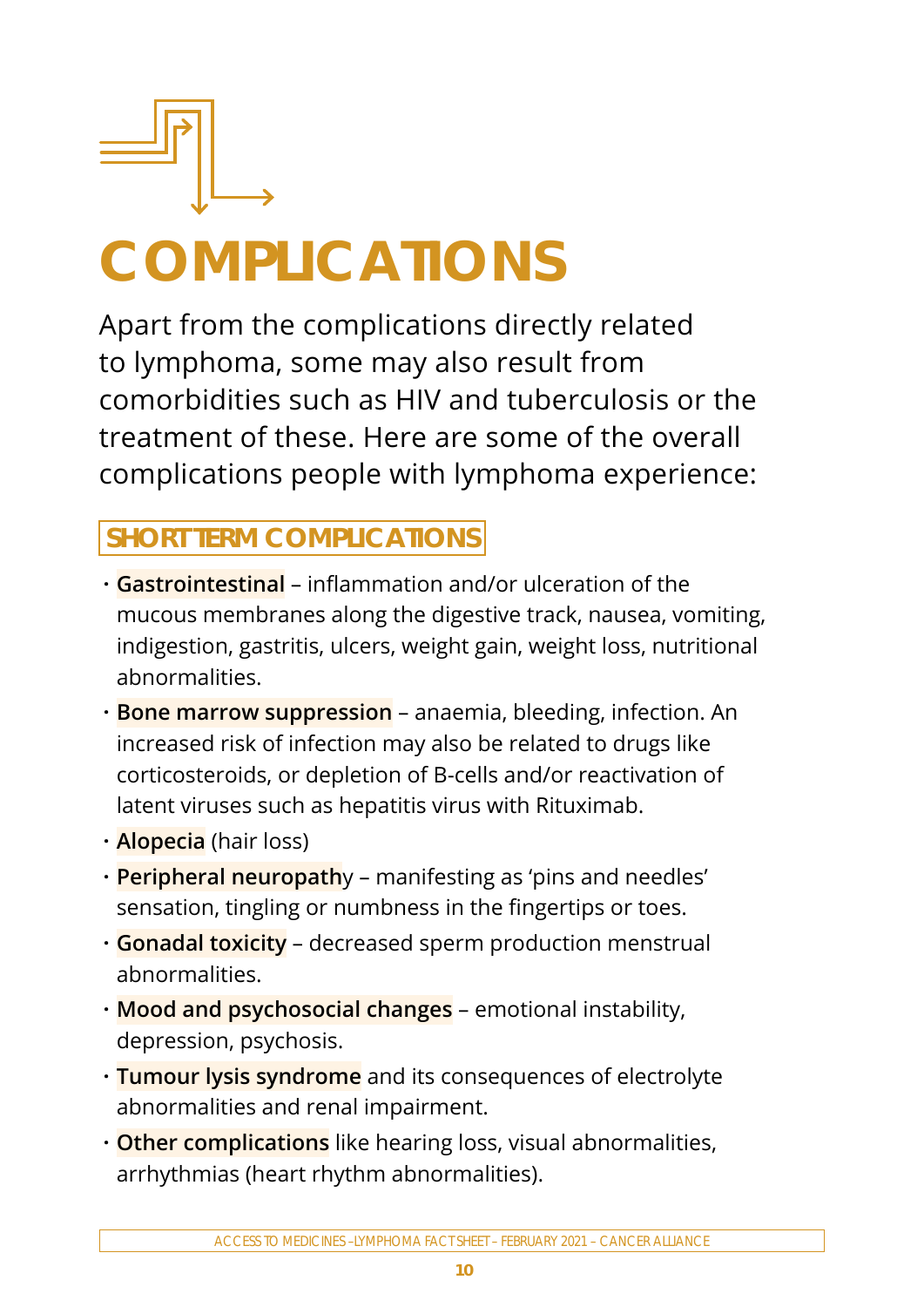

### **LONG TERM COMPLICATIONS**

- **· Cardiovascular** cardiomyopathy (heart muscle dysfunction and heart failure), pericardial disease, ischaemic heart disease
- **· Malignancy** increased risk of myelodysplasia (abnormalities in the blood counts and bone marrow, with an increased risk of developing leukaemia) and second malignancies, such as acute leukaemia and carcinoma (thyroid, lung, breast etc.), consequent to chemotherapy and/or radiotherapy
- **· Hypothyroidism** (under-function of the thyroid gland from prior radiotherapy)
- **· Respiratory** lung fibrosis
- **· Infertility** and sterility
- **· Psychosocial**
- **· Growth retardation** and osteopenia/osteoporosis
- **· Neurological** including nerve damage.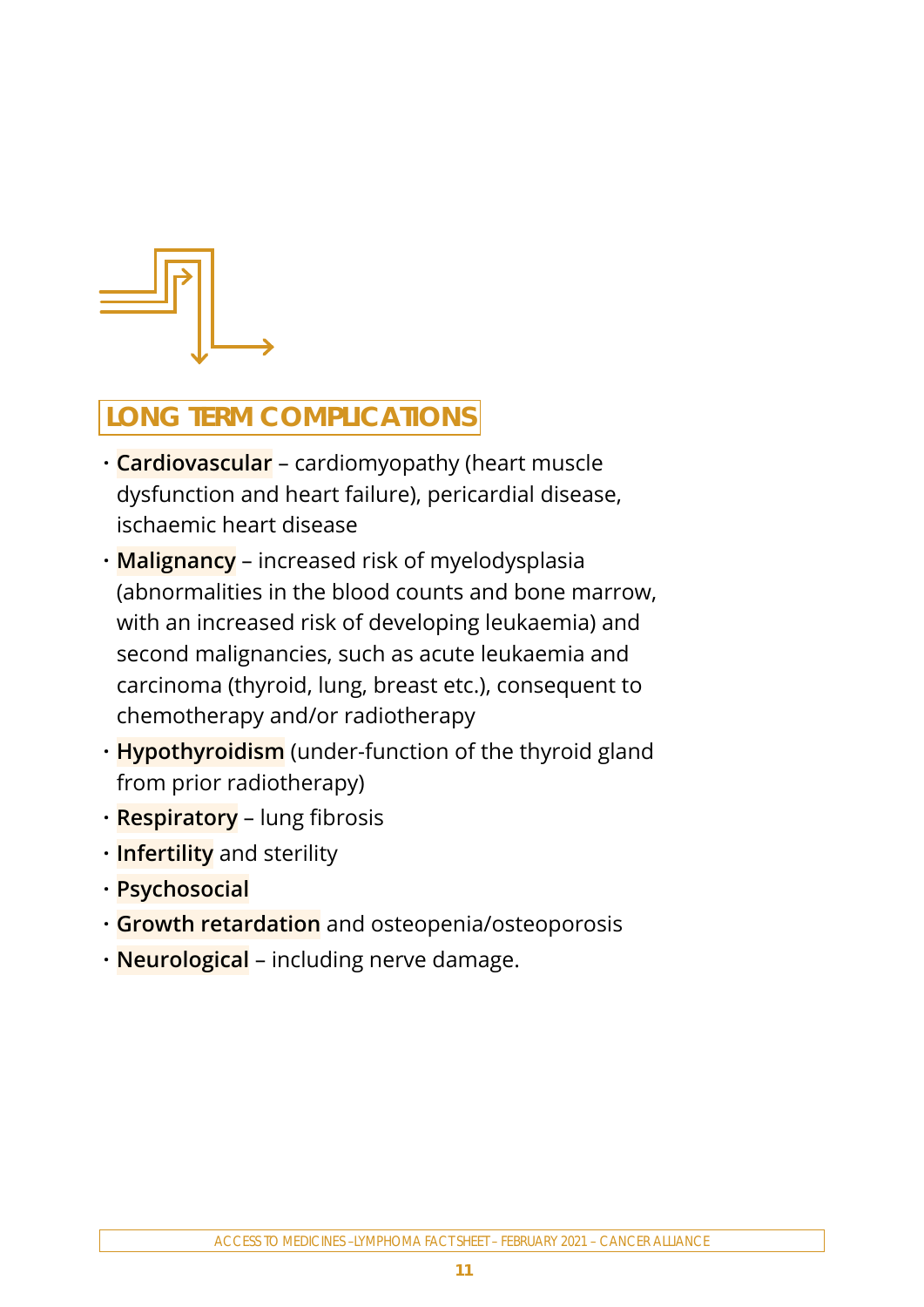<span id="page-11-0"></span>

Lymphoma is usually suspected in anyone with significant swelling in the lymph nodes (lymphadenopathy) and/or has a combination of other symptoms associated with it. If someone is HIV positive, the chances that they may have lymphoma also increases.

However, the definitive diagnosis of lymphoma is made histologically – by looking at tissue cells under a microscope. This tissue biopsy test is absolutely essential to definitively diagnose lymphoma as a number of infective conditions such as tuberculosis and other cancers can mimic the symptoms of lymphoma.

The tissue – usually a biopsy of the lymph node removed surgically or a core biopsied with a thick needle – will also show whether the lymphoma is Hodgkin lymphoma or non-Hodgkin lymphoma. A further and more detailed analysis of the tissue will determine the exact subtype of lymphoma.

**Because TB is so common in South Africa – and therefor prominent in the minds of doctors – many patients are misdiagnosed with TB.**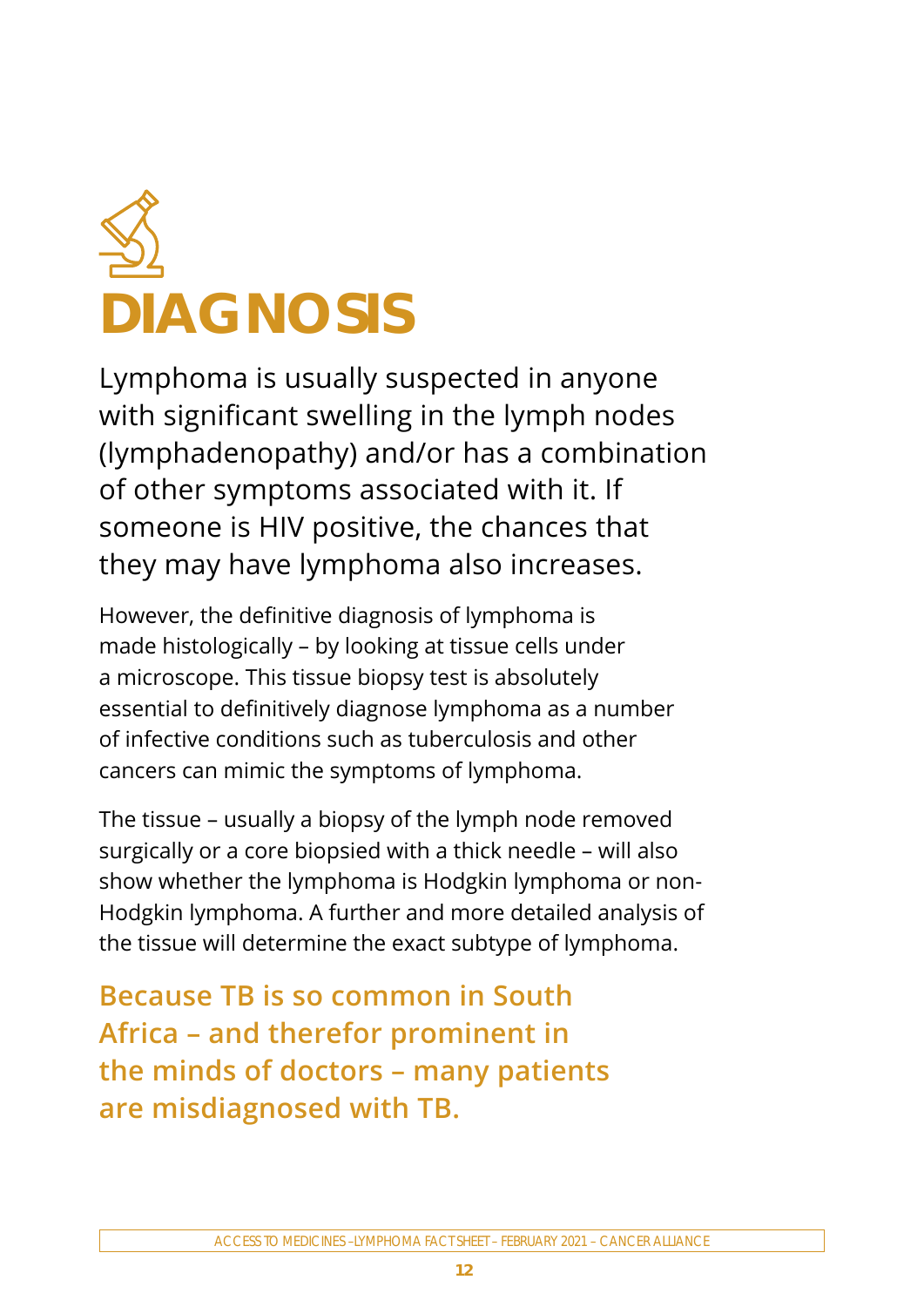### <span id="page-12-0"></span>**STAGING AND GRADING**

After establishing a definitive diagnosis of the type and subtype of lymphoma, further investigations are undertaken to define the stage of the disease.

These investigations include blood tests, a bone marrow biopsy and imaging or radiological investigations such as a chest X-ray and CT scan or PET CT scan.

This information is then used to "stage" the patient before deciding on a treatment plan. Additional factors that are also looked at include the age of the patient, performance status, vital organ function and comorbidities.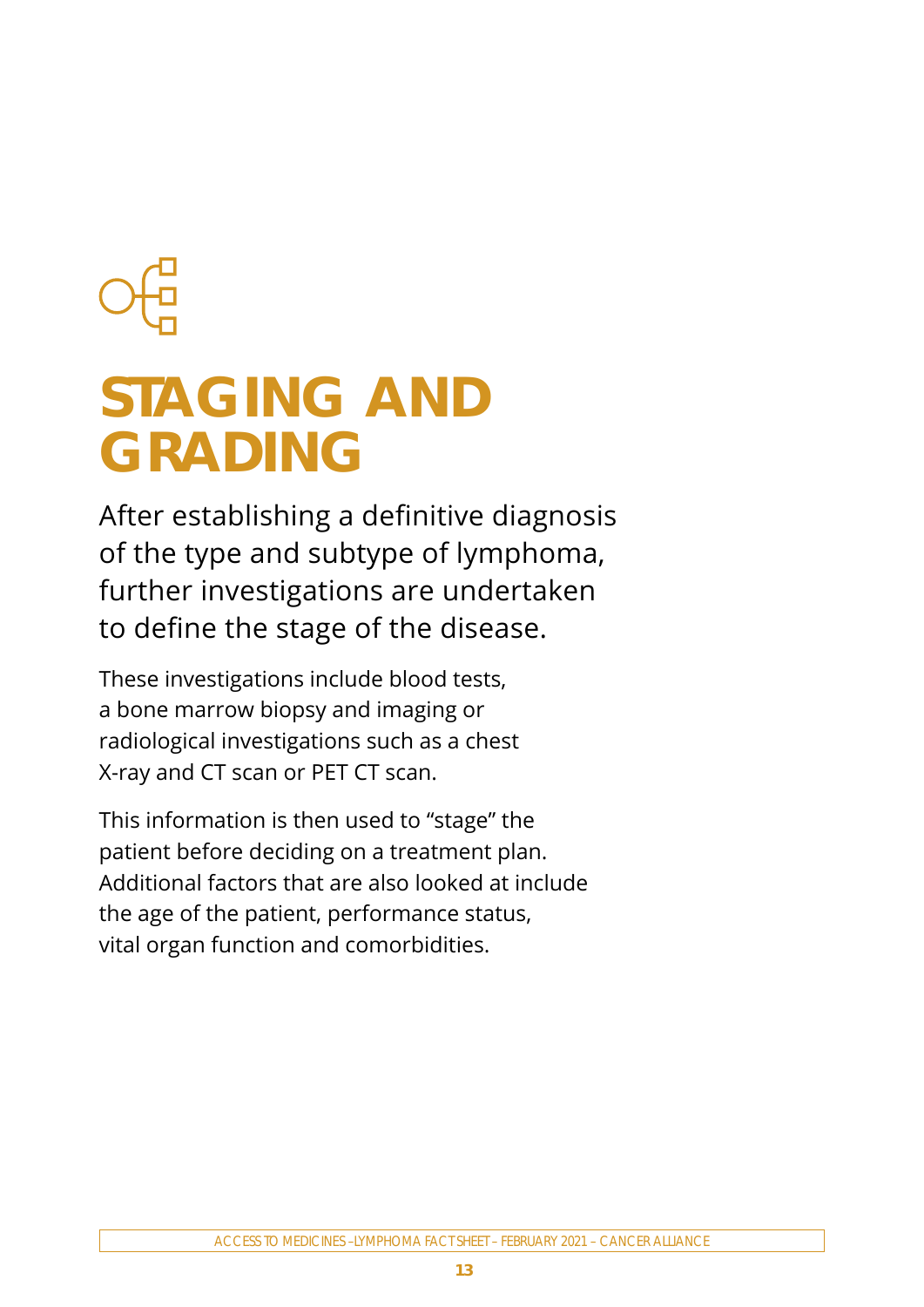# <span id="page-13-0"></span> $\frac{1}{2}$   $\frac{1}{2}$   $\frac{1}{2}$   $\frac{1}{2}$   $\frac{1}{2}$

# **TREATMENT OPTIONS**

Lymphoma is best managed by a multidisciplinary healthcare team. There are two aspects of treatment: supportive care and specific modalities of treatment.

### **SUPPORTIVE CARE**

- **·** Psychosocial support
- **·** Educational support
- **·** Pain medication
- **·** Allopurinol to treat and prevent hyperuricaemia (high levels of uric acid in the blood)
- **·** Transfusion of blood and blood products, where indicated
- **·** Treatment of comorbidities such as HIV with combination antiretroviral therapy
- **·** Correction of electrolyte imbalance, where present
- **·** Prevention and treatment of infections.

### **SPECIFIC MODALITIES OF TREATMENT**

- **·** Chemotherapy
- **·** Monoclonal antibodies (immunotherapy)/targeted therapy
- **·** Radiotherapy
- **·** Surgery
- **·** Stem cell transplantation
- **·** Novel and experimental therapies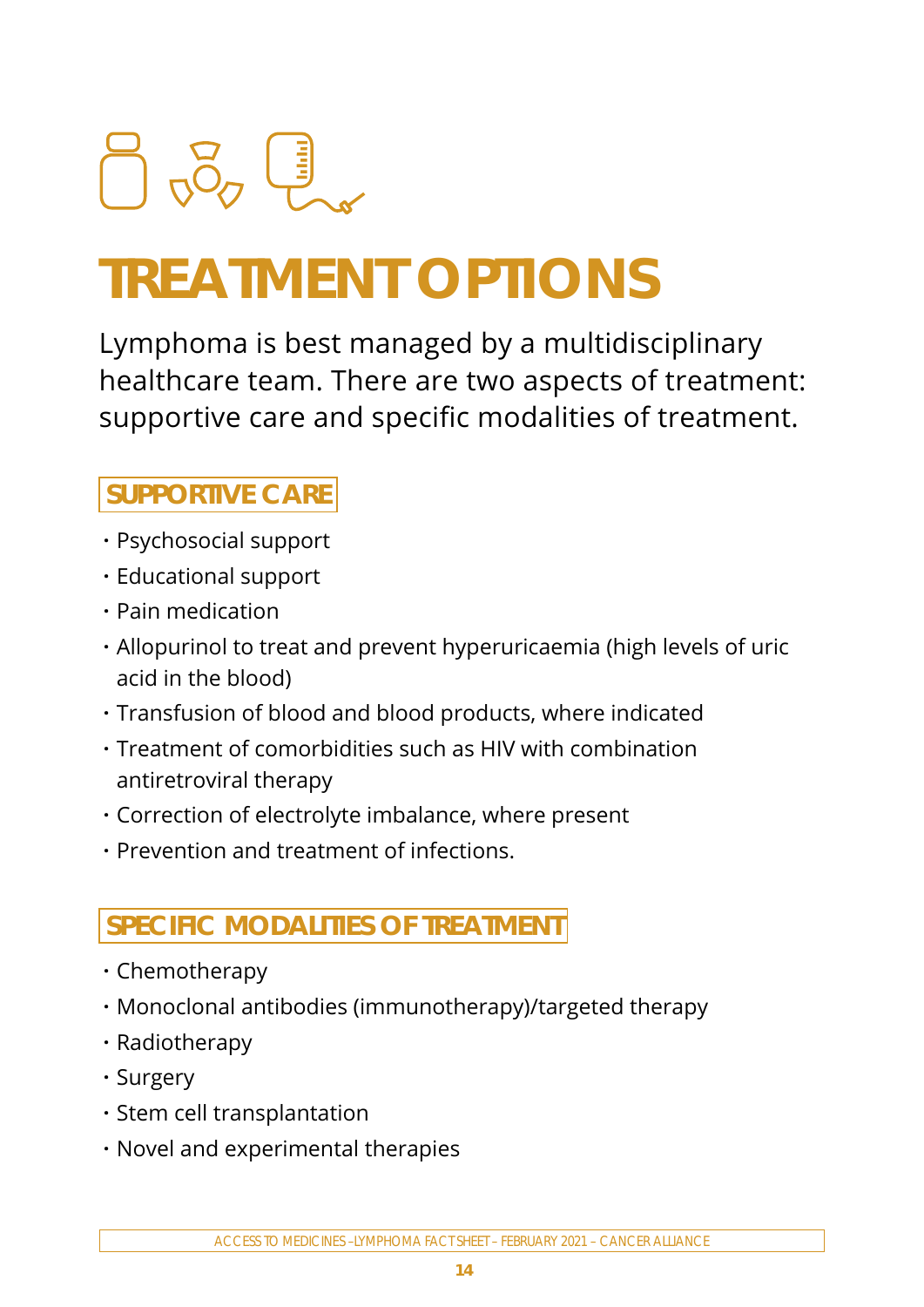### **Here is more information on some of the specific modalities of treatment.**

### **COMBINATION CHEMOTHERAPY**

Combination chemotherapy is the basis of treatment for lymphoma. Various combinations have been used in Hodgkin lymphoma and non-Hodgkin lymphoma. The combination of Adriamycin, Bleomycin, Vincristine and Dacarbazine is used to treat Hodgkin lymphoma, while Cyclophosphamide, Hydroxydaunorubicin/ Adriamycin, Oncovin/Vincristine, Prednisone is a typical chemotherapy backbone in non-Hodgkin lymphoma.

Rituximab, used with the aforementioned combination, is now the standard of care in many types of non-Hodgkin lymphoma.

In general, patients with early stage lymphoma (stage I and II disease) receive four to six cycles of initial chemotherapy, while those with advanced stage disease (stage III and IV) are given six to eight cycles.

After treatment patients are monitored and unless there is a complete response, further therapy will be required.

### **RADIOTHERAPY**

In early stage non-Hodgkin lymphoma, radiotherapy may be used as a single, initial treatment, while in the aggressive lymphomas and Hodgkin lymphoma, radiotherapy is usually given after chemotherapy, to reduce the need for more chemo or to prevent relapse in patients. Radiotherapy can also be used in emergency situations such as spinal cord compression.

### **SURGERY**

Surgery may be necessary for some patients with spinal cord compression. Surgery may also assist in the diagnosis and treatment of lymphoma causing intestinal obstruction and where lymphoma develops in inaccessible sites like the spleen and a splenectomy may help with a definitive diagnosis.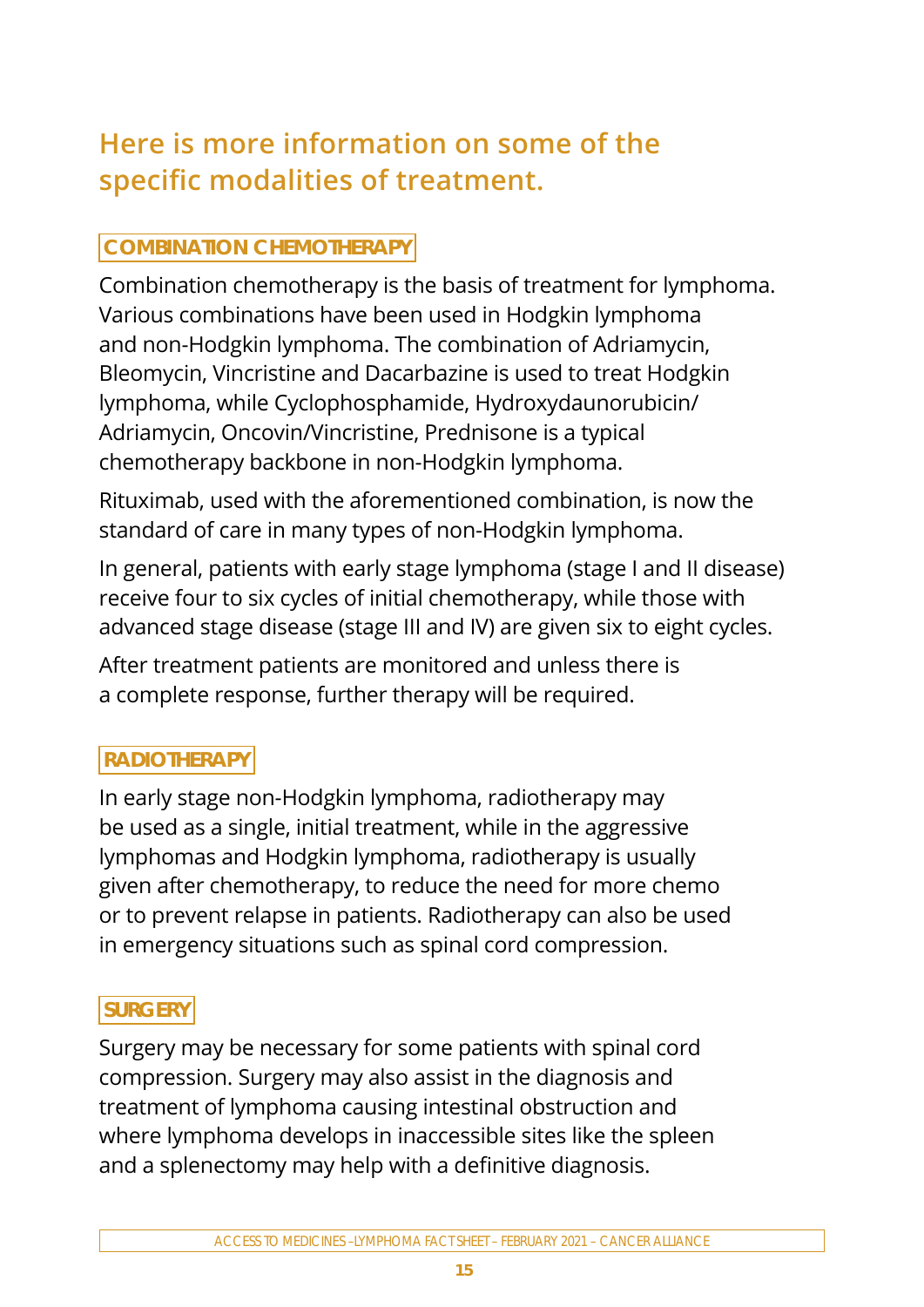<span id="page-15-0"></span>

## **ACCESS CHALLENGES IN SOUTH AFRICA**

South Africa is a middle-income country plagued by massive economic inequality and corruption. Half of the population lives in poverty – and around 85% rely on a frail and collapsing public healthcare system.

With an estimated 13% of the population living with HIV, less common diseases such as lymphoma are far down the line in an already over-burdened public healthcare system.

Overstretched oncology and haematology services in the smaller provinces need to be expanded, better staffed and better managed. More money is needed for these specialised centres. Diagnostic methods and tools need to be improved – specifically with regards to lymphoma.

Medicine shortages – further exacerbated by overuse, mismanagement, budgetary constraints and exorbitant pricing by big pharma – is a daily reality. Many public sector hospitals in populous and developed provinces such as Gauteng have a large referral base, often from less developed provinces where specialised services like haematology and oncology are lacking. This large patient load is compounded by patients from other countries.

The lymphoma medicine bendamustine is not currently available to public sector patients – despite being listed on the WHO essential medicine list. This is because of weak patent laws in South Africa which allows profit-hungry pharmaceutical companies to gain multiple overlapping patents that extend the length of monopoly and lead to prices government cannot afford. Cancer medicines with specialised indications should also be added to South Africa's essential medicines list which would make new medicines and treatments affordable.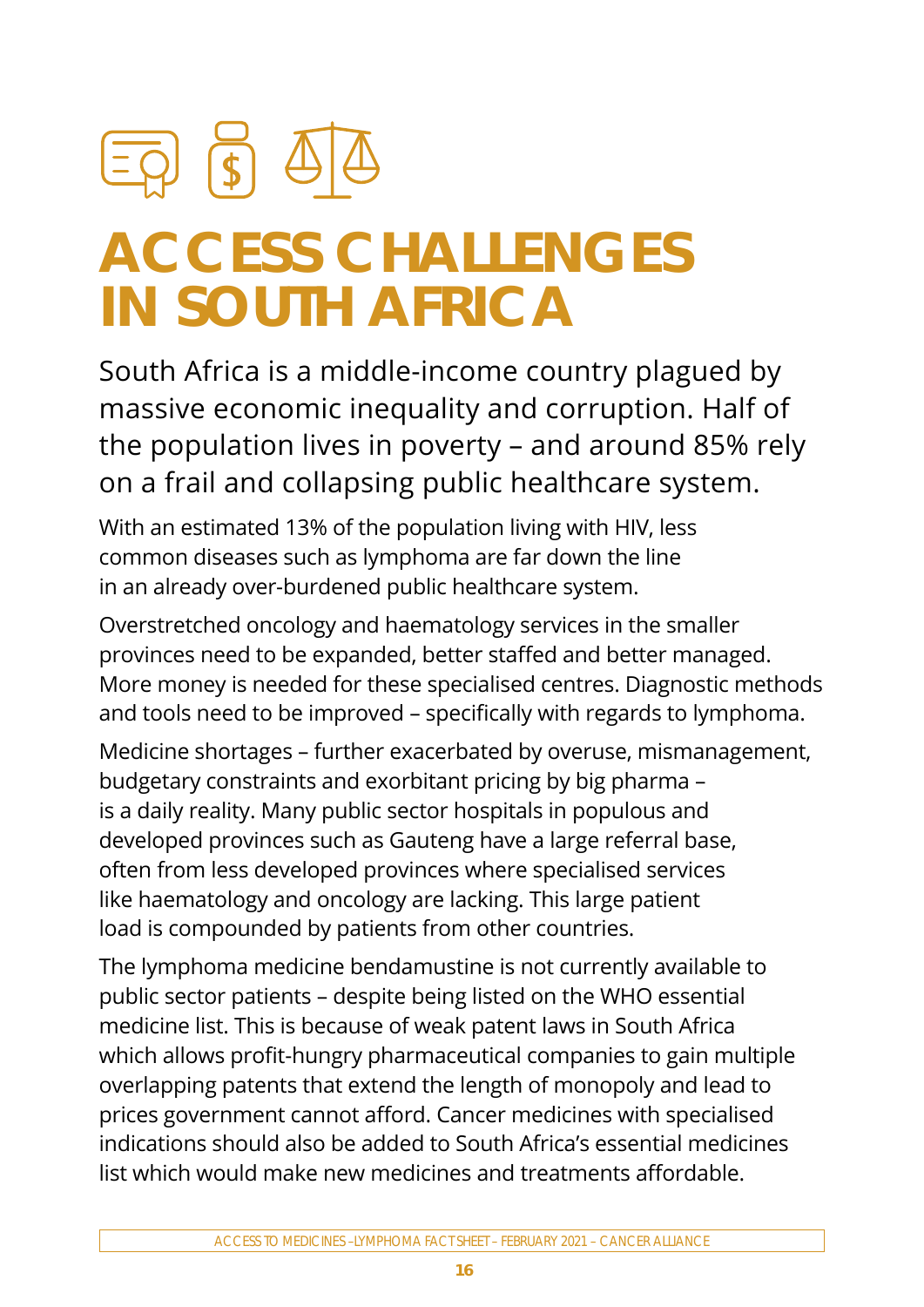# <span id="page-16-0"></span>**RITUXIMAB**

**In South Africa, rituximab is recommended as an essential treatment for CD20 positive B-cell non-Hodgkin's lymphoma, refractory rheumatoid arthritis, and refractory lupus nephritis. The World Health Organisation also recommends rituximab as an essential treatment for chronic lymphocytic leukemia and follicular lymphoma.**

Currently only Roche's rituximab products are available in South Africa. Roche markets rituximab products for both intravenous and subcutaneous delivery:

- **·** Intravenous delivery means that a medicine is delivered by IV. An IV administers medicines directly into one's blood stream through a needle inserted into one's vein.
	- **·** Subcutaneous delivery means that a medicine is delivered by injection.

Subcutaneous administration is generally preferred by both patients and healthcare workers. It also involves fewer healthcare resources and can be delivered more decentrally than intravenous products.

Roche markets both intravenous and subcutaneous rituximab in South Africa. Only the intravenous product is available in the public sector.

Adcock Ingram recently received authorisation from the South African Health Products Regulatory Authority (SAHPRA) to begin marketing its biosimilar rituximab product in South Africa. 1 While SAHPRA's authorisation of biosimilar rituximab in South Africa is a welcome development that may lead to price reductions for intravenous rituximab products, ongoing patents impede the entry of biosimilar versions of subcutaneous rituximab.



**The World Health Organisation has prequalified Celltrion's intravenous rituximab biosimilar products as meeting its standards of safety, efficacy, and quality.** 

<sup>1.</sup> Communication with Adcock Ingram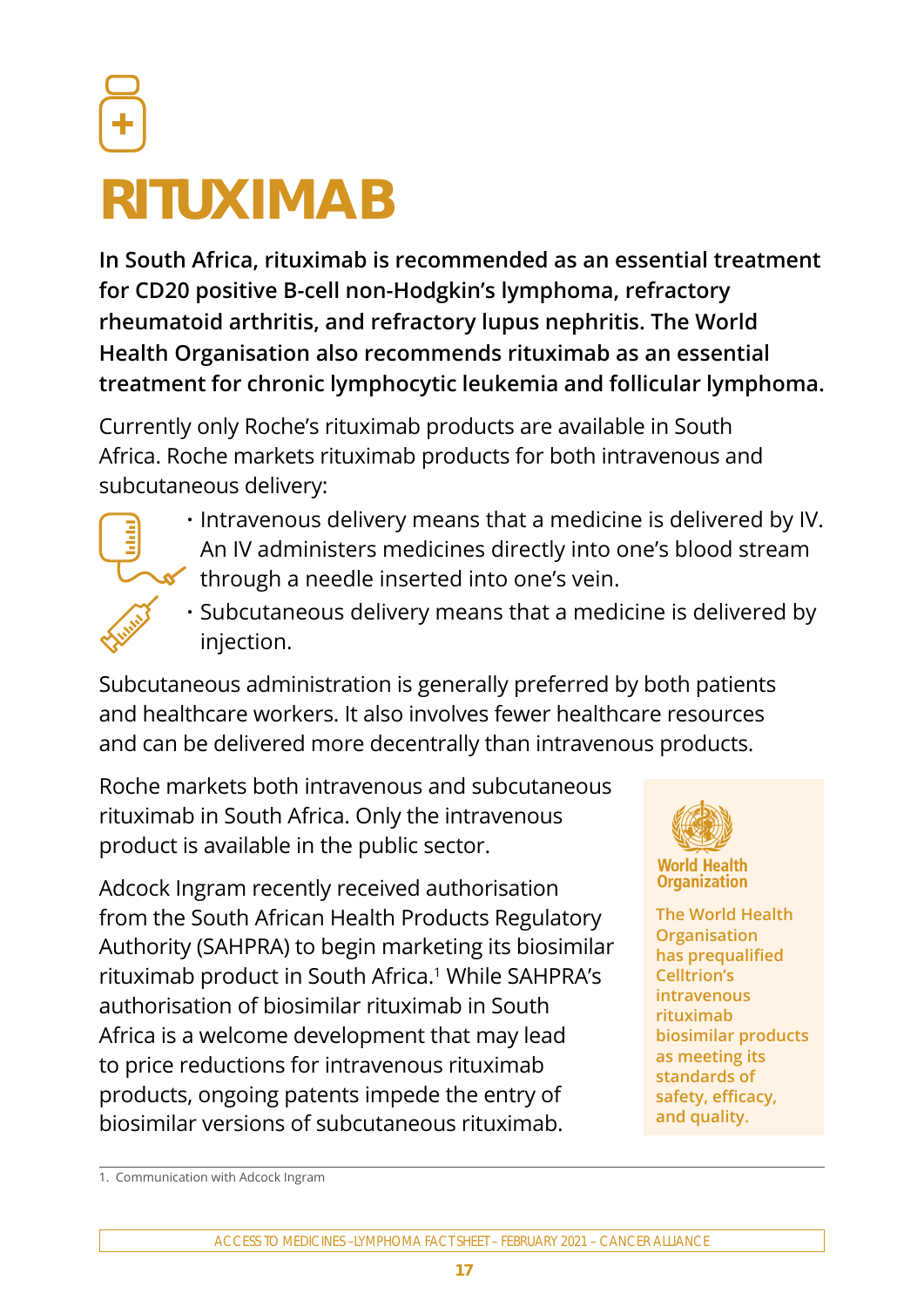

### **RITUXIMAB PATENTS**

**The earliest patent related to rituximab in South Africa was granted in 1984. Subsequently, multiple secondary patents related to rituximab have been granted in the country, including on new uses and new formulations of rituximab, as well as combinations of rituximab with other agents.** 

In 2012, Roche filed a patent on its reformulated subcutaneous rituximab in South Africa. This patent may extend Roche's market monopoly and block availability of biosimilar subcutaneous products until 2030.

It is not uncommon for pharmaceutical companies to reformulate old medicines and seek secondary patents on the new formulations when their patent monopolies are coming to an end. These secondary patents often lead to inequitable access to, and large price variations between, different versions of the same medicine. As a result, low income populations are often unable to access more tolerable and preferable products.

South Africa can prevent companies from carving up the market for different versions of the same medicines and impeding equitable health care access by amending its patent laws to ensure that only genuine innovations are granted patent monopolies and excluding changes to, or new uses of, existing medicines from patentability.

**South Africa should urgently amend its law to exclude new formulations and uses of existing medicines from patentability as done in other territories.**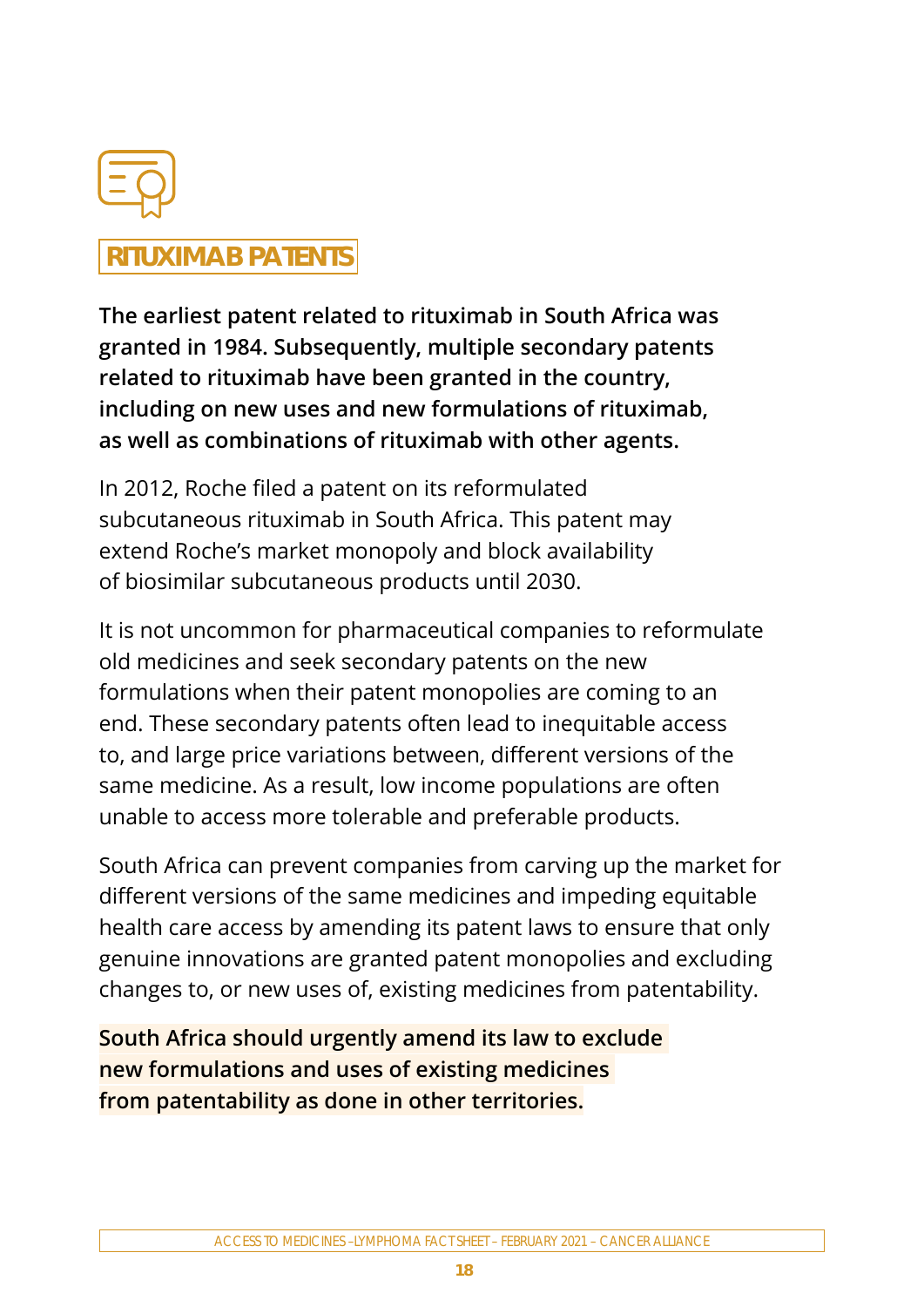| <b>Patent title</b>                                                                                                                                                | <b>Patent Holder</b>                                      | <b>CIPC</b><br><b>Number</b> | <b>International</b><br>filing date | Date of<br>application | <b>Expiry Date</b> | <b>Legal Status</b>                                   | <b>PCT Number</b> | <b>Actions in other</b><br>jurisdications                 |
|--------------------------------------------------------------------------------------------------------------------------------------------------------------------|-----------------------------------------------------------|------------------------------|-------------------------------------|------------------------|--------------------|-------------------------------------------------------|-------------------|-----------------------------------------------------------|
| Recombinant immunoglobin<br>preparations                                                                                                                           | Genentech Inc,<br>City Of Hope                            | 1984/02583                   | N/A                                 | 5-Apr-1984             | 4-Apr-2004         | Expired                                               | N/A               | N/A                                                       |
| Chimeric antibody with specificity<br>to human b cell surface antigen                                                                                              | Xoma Corporation                                          | 1988/00091                   | N/A                                 | 07-Jan-1988            | 07-Jan-2008        | Expired                                               | N/A               | N/A                                                       |
| Therapeutic application of chimeric<br>and radiolabeled antibodies to human<br>b lymphocyte restricted differentiation<br>antigen for treatment of b cell lymphoma | <b>Idec Pharmaceuticals</b><br>Corporation                | 1993/08466                   | N/A                                 | 12-Nov-1993            | 12-Nov-2013        | Expired                                               | N/A               | N/A                                                       |
| Combination therapies for b<br>cell lymphomas comprising<br>administration of anti cd20 antibody                                                                   | <b>Idec Pharmaceuticals</b><br>Corporation                | 2001/01157                   | 11-Aug-1999                         | 9-Feb-2001             | 11-Aug-2019        | Expired                                               | PCT/US99/18120    | Withdrawn in Korea,<br>Withdrawn in Europe                |
| Treatment of hematologic malignancies<br>associated with circulating tumor cells<br>using chimeric anti cd20 antibody                                              | <b>Idec Pharmaceuticals</b><br>Corporation                | 2001/03720                   | 9-Nov-1999                          | 8-May-2001             | 9-Nov-2019         | Granted (Renewal<br>payments up to date)              | PCT/US99/26308    | Refused and<br>withdrawn in Korea,<br>Withdrawn in Europe |
| Chimeric anti cd20 antibody<br>treatment of patients receiving<br>bmt or pbsc transplants                                                                          | <b>Idec Pharmaceuticals</b><br>Corporation                | 2001/03716                   | 9-Nov-1999                          | 8-May-2001             | 9-Nov-2019         | <b>Granted (Renewal</b><br>payments up to date)       | PCT/US99/24012    | Refused in Korea                                          |
| Use of cd23 antagonists for the<br>treatment of neoplastic disorders                                                                                               | Biogen Idec Inc                                           | 2003/05891                   | 31-Jan-2002                         | 30-Jul-2003            | 31-Jan-2022        | Granted (no details<br>regarding renewal<br>payments) | PCT/US02/02620    | Withdrawn in<br>Europe, Withdrawn<br>and refused in Korea |
| Method for treating joint damage                                                                                                                                   | Hoffman La Roche<br>Ag, Genentech Inc,<br>Biogen Idec Inc | 2008/04288                   | 14-Nov-2006                         | 19-May-2008            | 14-Nov-2026        | Granted (Renewal<br>payments up to date)              | PCT/US06/044290   | Refused and<br>withdrawn in Korea,<br>Withdrawn in Europe |
| Antibody purification by cation<br>exchange chromatography                                                                                                         | Genentech Inc                                             | 2010/02850                   | 29-Oct-2008                         | 22-Apr-2010            | 29-Oct-2028        | Granted (Renewal<br>payments up to date)              | PCT/US08/081516   |                                                           |
| Combination therapy with type i<br>and type ii anti-cd20 antibodies                                                                                                | Roche Glycart Ag                                          | 2010/01442                   | 20-Aug-2008                         | 26-Feb-2010            | 20-Aug-2028        | Granted (no details<br>regarding renewal<br>payments) | PCT/EP08/006833   | Withdrawn in<br>the Philippines                           |
| Combination thepary of a type<br>ii anti-cd20 antibody with an<br>anti-bcl-2 active agent                                                                          | Roche Glycart Ag                                          | 2010/02573                   | 13-Oct-2008                         | 13-Apr-2010            | 13-Oct-2028        | Pending                                               | PCT/EP08/008635   | Withdrawn in Europe                                       |
| Combination therapy of a type<br>ii anti-cd20 antibody with a<br>proteasome inhibitor                                                                              | Roche Glycart Ag                                          | 2010/02575                   | 22-Oct-2008                         | 13-Apr-2010            | 22-Oct-2028        | Granted (no details<br>regarding renewal<br>payments) | PCT/EP08/008919   | Withdrawn in<br>the Philippines                           |
| Highly concentrated pharmaceutical<br>formulations comprising<br>anti-cd20 antibody                                                                                | Hoffmann-La<br>Roche Ag                                   | 2012/01605                   | 10-Sep-2010                         | 02-Mar-2012            | 10-Sep-2030        | Granted (Renewal<br>payments up to date)              | PCT/EP10/063271   | Refused in Korea                                          |

*Patent data provided in this table was compiled in October 2019*

ACCESS TO MEDICINES –LYMPHOMA FACT SHEET – FEBRUARY 2021 – CANCER ALLIANCE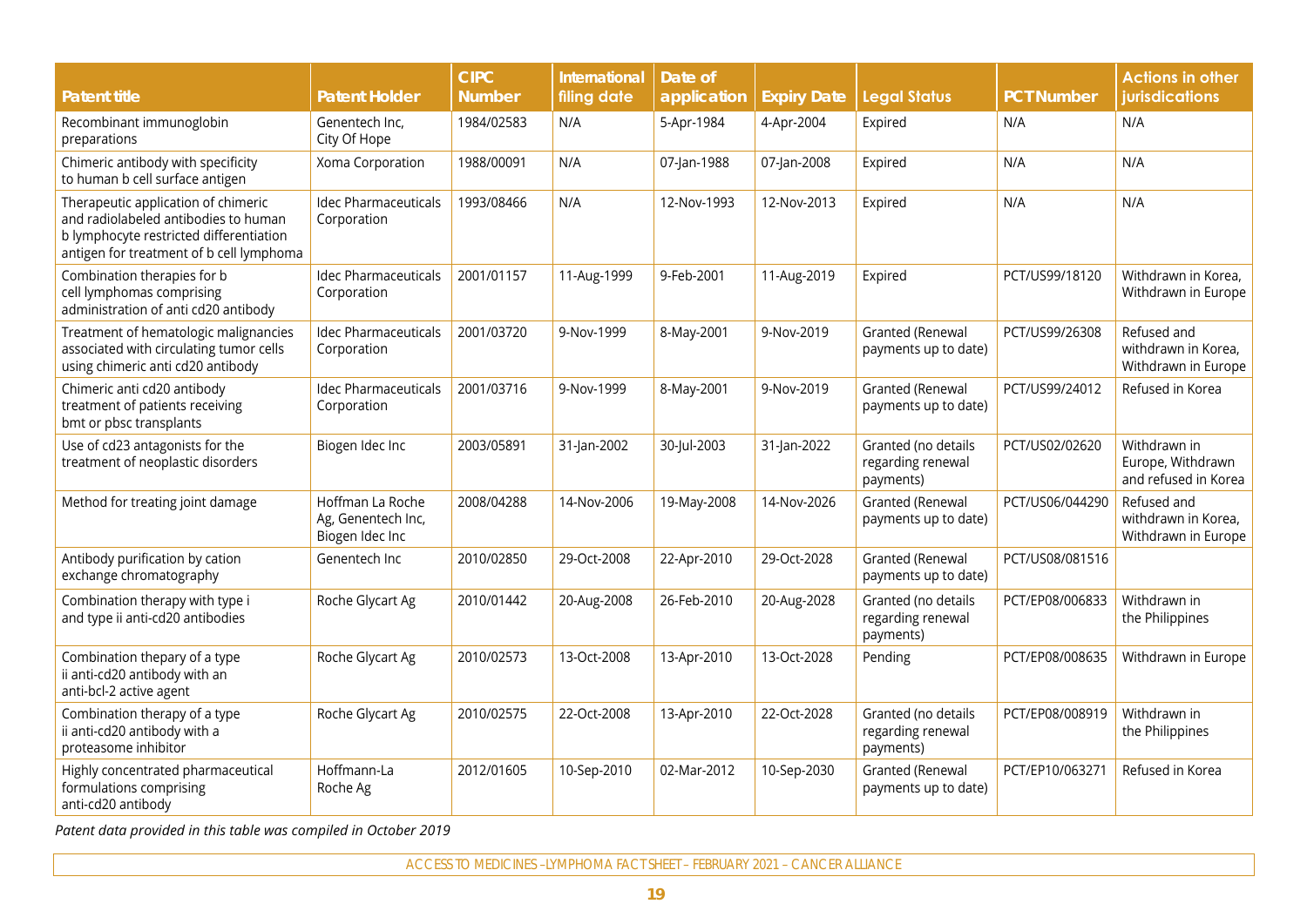# <span id="page-19-0"></span>**BENDAMUSTINE**

Bendamustine is recommended as an essential treatment for chronic lymphocytic leukaemia and follicular lymphoma by the World Health Organization. 2 In South Africa, bendamustine is indicated for the treatment of chronic lymphocytic leukaemia, non-Hodgkin's lymphoma, and multiple myeloma $3$  – but is not included on South Africa's essential medicines list. 4

Bendamustine is not available in South Africa's public sector where the vast majority of people in the country access care, most likely due to the high cost of patented products, and can only be accessed in the private sector.

A typical full-course of bendamustine for chronic lymphocytic leukaemia involves intravenous dosing of 100mg for two days in a row, in a 28-day cycle for 6 cycles. In South Africa, where only Astellas's originator products are available, sold under the brand name Ribomustin, a full course of bendamustine costs approximately ZAR 50,616. By comparison a full course of generic bendamustine in India costs approximately ZAR 9,024. Access to generic bendamustine in South Africa could therefore reduce domestic prices by over 80% and substantially improve access.

<sup>2.</sup> World Health Organization Model List of Essential Medicines, 2019

<sup>3.</sup> South African Medicines Formulary 12th Edition

<sup>4.</sup> Tertiary and Quaternary Level Essential Medicines List, July 2019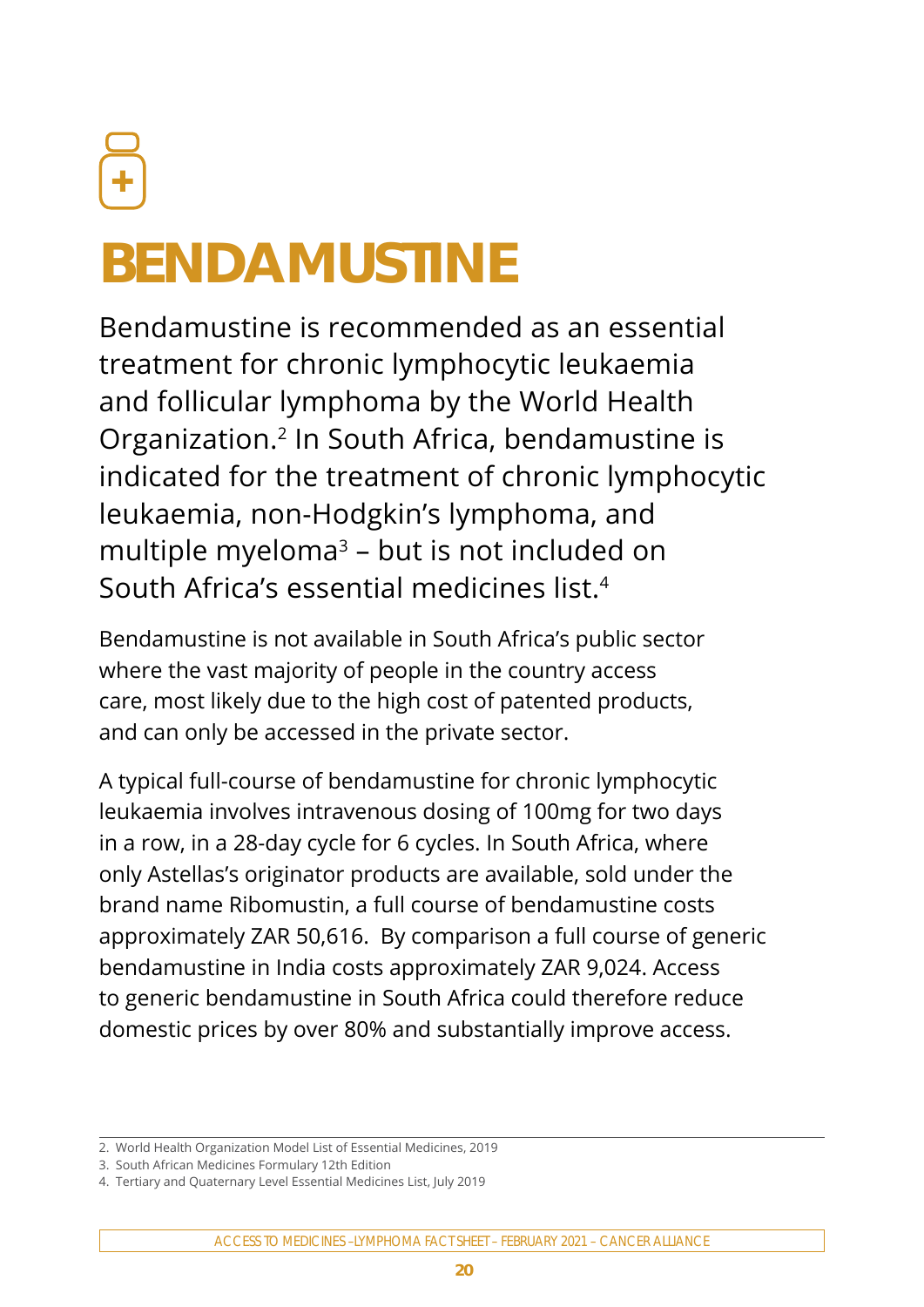### **BENDAMUSTINE PRICES**

| <b>Dosage and</b><br>formulation             | <b>Originator product</b><br>prices in SA<br>private sector <sup>5</sup> | <b>Originator product</b><br>prices in SA<br>public sector <sup>6</sup> | <b>Maximum retail price</b><br>of generics in India <sup>7</sup>             |
|----------------------------------------------|--------------------------------------------------------------------------|-------------------------------------------------------------------------|------------------------------------------------------------------------------|
| Bendamustine 25mg<br>powder for injection +  | R <sub>1</sub> ,055<br>(Astellas)                                        | N/A                                                                     | N/A                                                                          |
| Bendamustine 100mg<br>powder for injection + | R4,218<br>(Astellas)                                                     | N/A                                                                     | R752 (Rs 3643, Natco)<br>R1,425 (Rs 6900, Cipla)<br>R1,450 (Rs 7020, Biocon) |

*+ price per vial*

### **PATENTS GRANTED ON BENDAMUSTINE IN SOUTH AFRICA**

**Bendamustine was synthesized in 1963 in East Germany. Following a series of licensing deals and company acquisitions, Astellas and Cephalon (subsequently acquired by Teva) acquired the rights to develop and market bendamustine in 2005.8**

Six secondary patents related to bendamustine have been granted in South Africa to Astellas and Cephalon on new forms, compositions and medical uses of bendamustine. **If unchallenged, secondary patents granted in South Africa could block access to generic bendamustine access in the country until 2031**.

Patents granted and upheld in South Africa include patents that were withdrawn and refused in other jurisdictions, including in Europe, Israel and Colombia. 9 South Africa commonly grants poor quality patents that are rejected or withdrawn, or granted on a smaller scope of protection, in other jurisdictions given shortcomings in the country's laws and procedures for granting patents.

<sup>5.</sup> Medicines Price Registry, Database of Medicine Prices 14 October 2019

<sup>6.</sup> NDoH Master Procurement Catalogue, 4 October 2019

<sup>7.</sup> [1mg.com](http://1mg.com), 27 October 2019, ZAR 1 = Rs 4,84

<sup>8.</sup> <https://www.ncbi.nlm.nih.gov/pmc/articles/PMC2795094/>

<sup>9.</sup> Wipo Patentscope National Phase data, 24 October 2019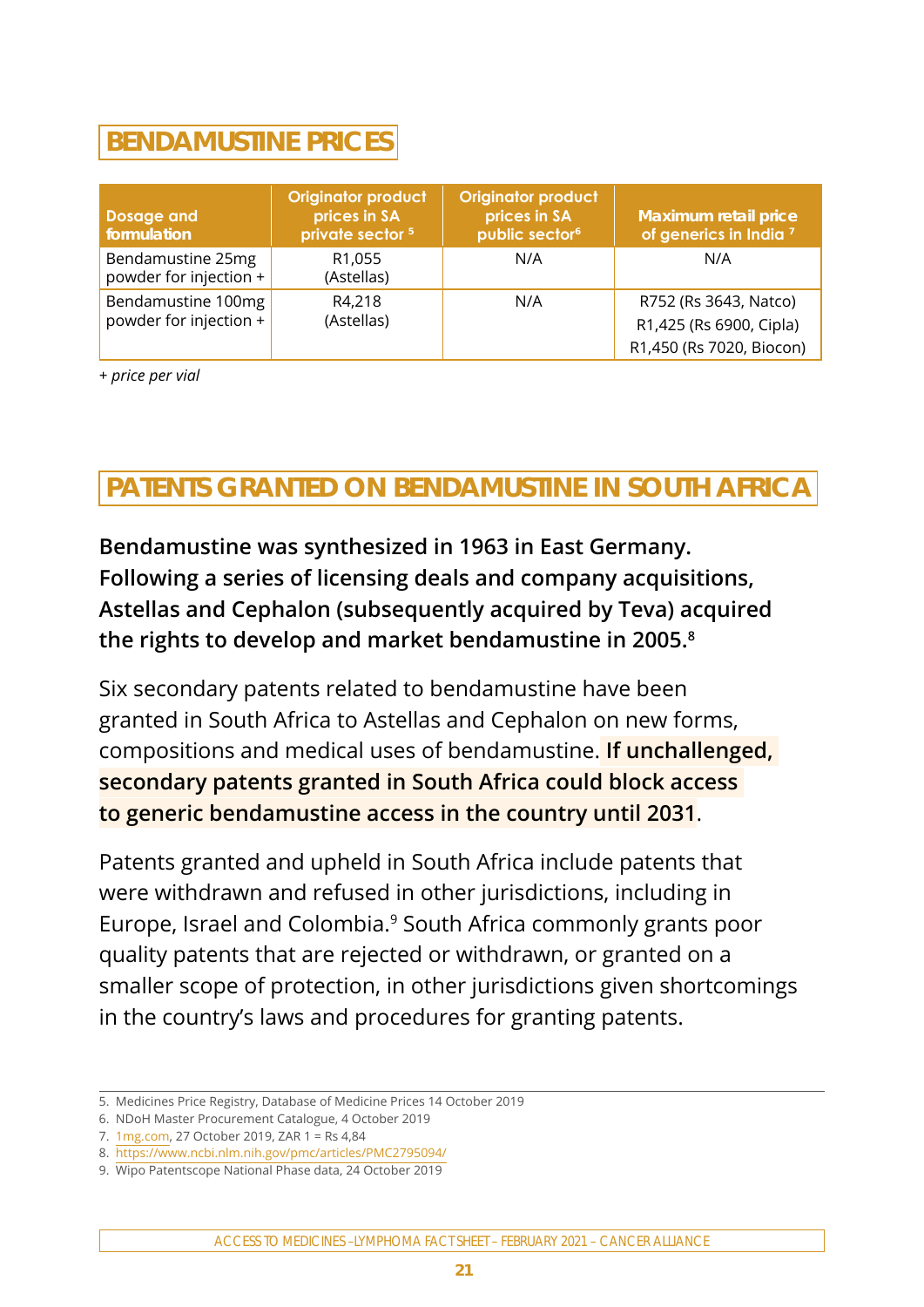

For example, South Africa does not examine the merits of patent applications prior to their granting and as a result commonly grants patents that fail to meet the country's patentability criteria. 10

Importantly, South Africa adopted a new national IP policy in 2018 that committed to reforming the country's patent laws and procedures to promote public health and health care access in line with the country's Constitutional obligations. Under reforms committed to in the policy, it is likely that many of the secondary patents on bendamustine would not have been granted, allowing for earlier entry of generic products. The 2018 IP policy further commits to the adoption of more efficient and effective procedures for compulsory licensing that could be used to expedite access to generic bendamustine in the country.

#### **To improve medicine access and affordability, and achieve significant cost savings, South Africa must urgently reform its patent laws in line with its policy commitments.**

Adcock Ingram recently received authorisation from the South African Health Products Regulatory Authority (SAHPRA) to begin marketing a generic product in South Africa. 11 SAHPRA's authorisation of generic bendamustine in South Africa is a welcome development that may lead to price reductions for generic products. Affordability will influence the inclusion on the EML .

10. Pouris A, Pouris A. (2011). Patents and economic development in South Africa: Managing intellectual property rights. [doi.org/10.4102/sajs](http://doi.org/10.4102/sajs). v107i11/12.355

11. Communication with Adcock Ingram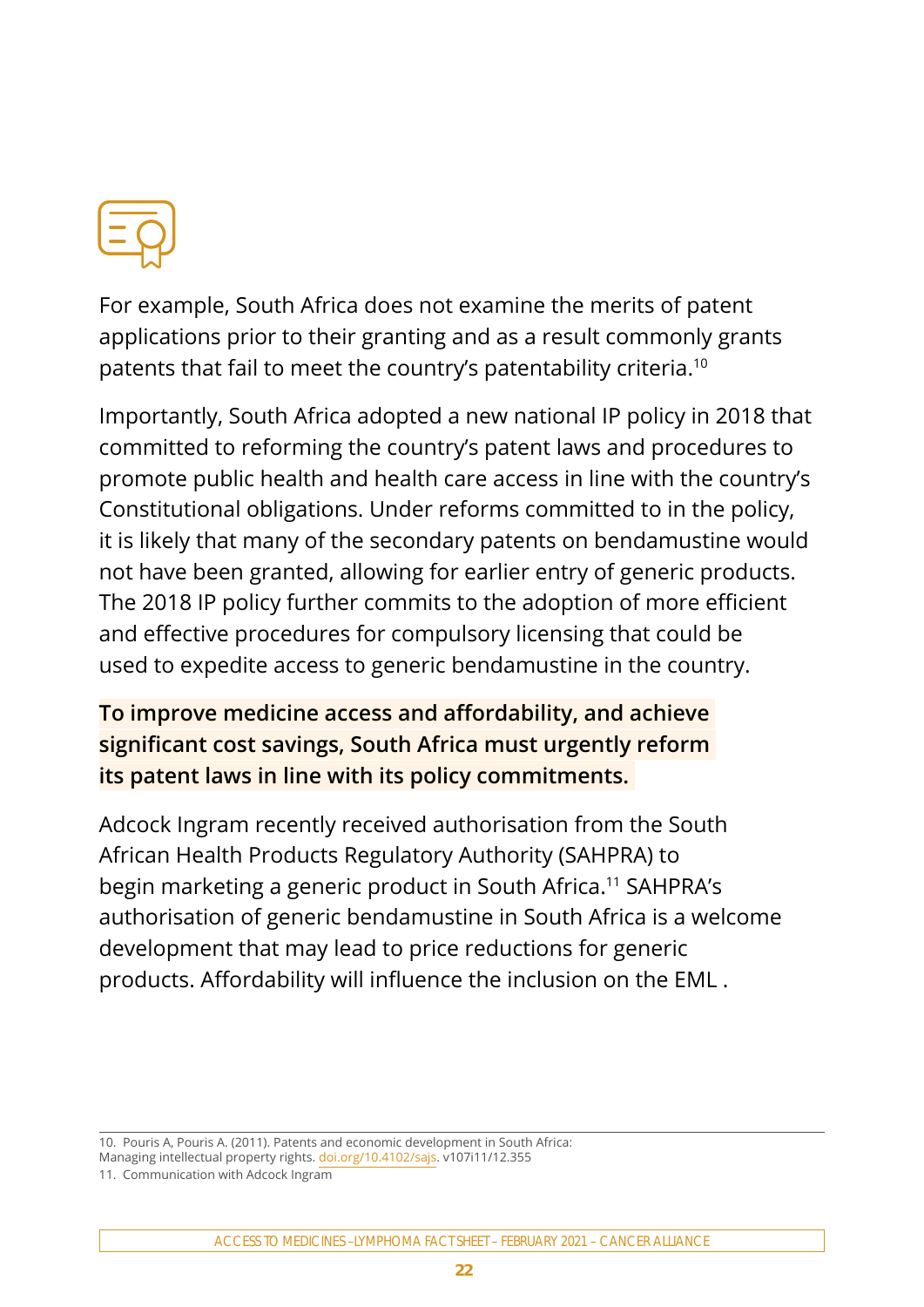| <b>Patent title</b>                                              | <b>Patent Holder</b>         | <b>CIPC</b><br>number <sup>12</sup> | <b>PCT</b><br>number | International<br>filing date | Date of<br>application | <b>Expiry date</b> | <b>Status</b>                                     | <b>Actions in other</b><br>jurisdications                          |
|------------------------------------------------------------------|------------------------------|-------------------------------------|----------------------|------------------------------|------------------------|--------------------|---------------------------------------------------|--------------------------------------------------------------------|
| Bendamustine pharmaceutical<br>compositions for lyophilisation   | Cephalon Inc                 | 2007/05793                          | PCT/<br>US06/001308  | 13/01/2006                   | 13/07/2007             | 13/01/2026         | Accepted<br>(Renewal payments<br>up to date)      | Withdrawn in Europe,<br>Withdrawn in Israel,<br>Withdrawn in Korea |
| Solid dosage forms of bendamustine                               | Astellas Deutschland<br>Gmbh | 2011/03790                          | PCT/<br>EP09/008639  | 03/12/2009                   | 24/05/2011             | 03/12/2029         | Granted (Renewal<br>payments up to date)          | Refused in Colombia                                                |
| Oral dosage forms of bendamustine                                | Astellas Deutschland<br>Gmbh | 2011/03791                          | PCT/<br>EP09/008857  | 03/12/2009                   | 24/05/2011             | 03/12/2029         | Granted (Renewal<br>payments up to date)          | Refused in Colombia                                                |
| Novel forms of bendamustine free base                            | Cephalon Inc                 | 2011/05099                          | PCT/<br>US10/020992  | 14/01/2010                   | 11/07/2011             | 14/01/2030         | Granted (Renewal<br>payments up to<br>14/01/2017) | Withdrawn in Europe,<br>Refused in Korea                           |
| Oral dosage forms of bendamustine<br>and therapeutic use thereof | Astellas Deutschland<br>Gmbh | 2012/08822                          | PCT/<br>EP11/002763  | 01/06/2011                   | 22/11/2012             | 01/06/2031         | Granted (Renewal<br>payments up to date)          | Refused in Colombia                                                |
| Oral dosage forms of bendamustine                                | Astellas Deutschland<br>Gmbh | 2012/08823                          | PCT/<br>EP11/002764  | 01/06/2011                   | 22/11/2012             | 01/06/2031         | Granted (Renewal<br>payments up to date)          | Refused in Colombia                                                |

12. SA patent data sourced from CIPC 24 October 2019